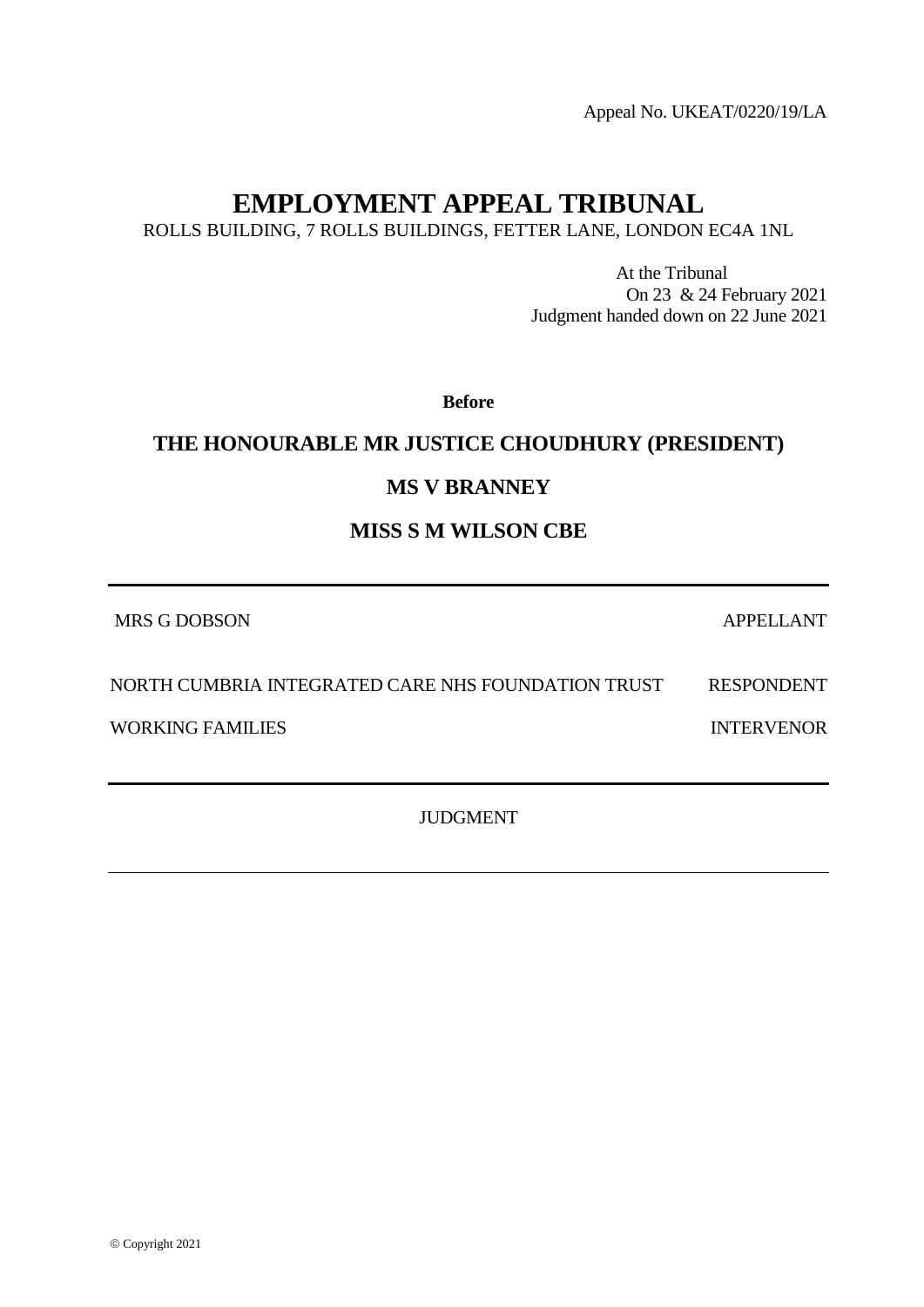# **APPEARANCES**

| For the Appellant   | MR MOHINDERPAL SETHI<br>(One of Her Majesty's Counsel)<br><b>MS SOPHIA BERRY</b><br>MS BIANCA BALMELLI<br>(Of Counsel)<br>Instructed by:<br>Slater and Gordon<br>90 High Holborn<br>London<br>WC1V 8LJ    |
|---------------------|-----------------------------------------------------------------------------------------------------------------------------------------------------------------------------------------------------------|
| For the Respondent  | <b>MR MARK SUTTON</b><br>(One of Her Majesty's Counsel)<br>MR STUART BRITTENDEN<br>(Of Counsel)<br>Instructed by:<br>Ward Hadaway LLP<br>Sandgate House<br>102 Quayside<br>Newcastle upon Tyne<br>NE1 3DX |
| Dan this Literature | MC CLAIDE DADWINI                                                                                                                                                                                         |

# For the Intervenor

# MS CLAIRE DARWIN MS EMMA FOUBISTER

(Of Counsel) Instructed by: Working Families Spaces, City Point 1 Ropemaker St London EC2Y 9AW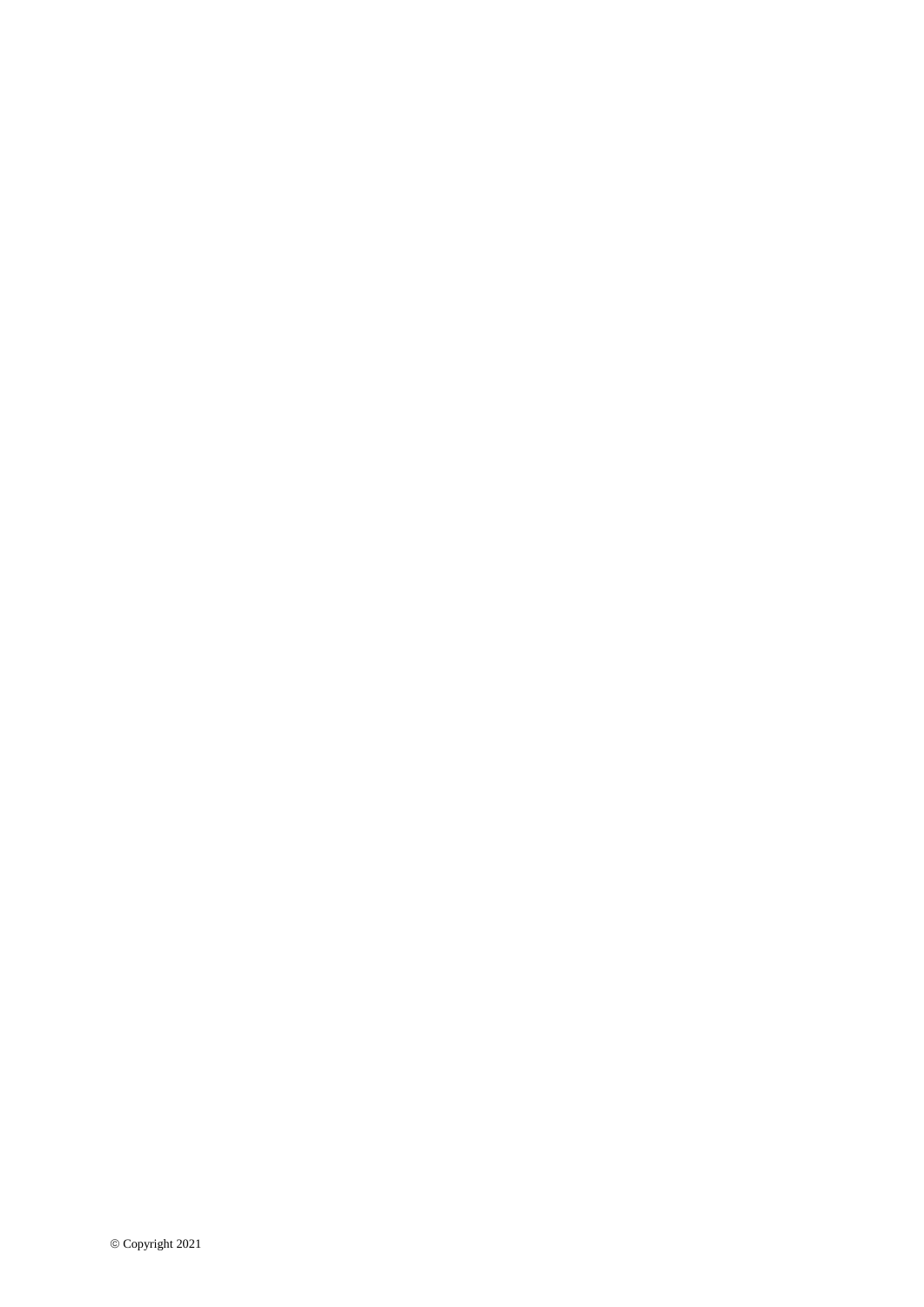# **SUMMARY**

### **TOPIC NUMBER(S): 4 Sex Discrimination; 28 Flexible working**

The Claimant was employed as a community nurse. She worked fixed days per week. Following a review in 2016, the Respondent Trust sought to introduce more flexible working. In particular, it introduced a requirement that community nurses work flexibly, including working at weekends. The Claimant was unable to comply because of her caring responsibilities for her three children, two of whom are disabled. She was dismissed. Her claims of unfair dismissal and indirect discrimination were dismissed by the Tribunal. She appeals against that decision.

**Held (allowing the appeal)** that the Tribunal had erred in limiting the pool for comparison to the team in which the Claimant worked. The provision, criterion or practice (PCP) in this case was the requirement to work flexibly, including at weekends. That PCP was applied to all community nurses across the Trust. Logic therefore dictated that the appropriate pool for comparison was all community nurses. The Tribunal had also erred in rejecting the claim that there was group disadvantage on the basis that there was no evidence of the same. The Tribunal erred in not taking judicial notice of the fact that women, because of their childcare responsibilities, were less likely to be able to accommodate certain working patterns than men**.** These conclusions meant that, in the circumstances of this case, the findings on justification and unfair dismissal could not stand and would have to be revisited.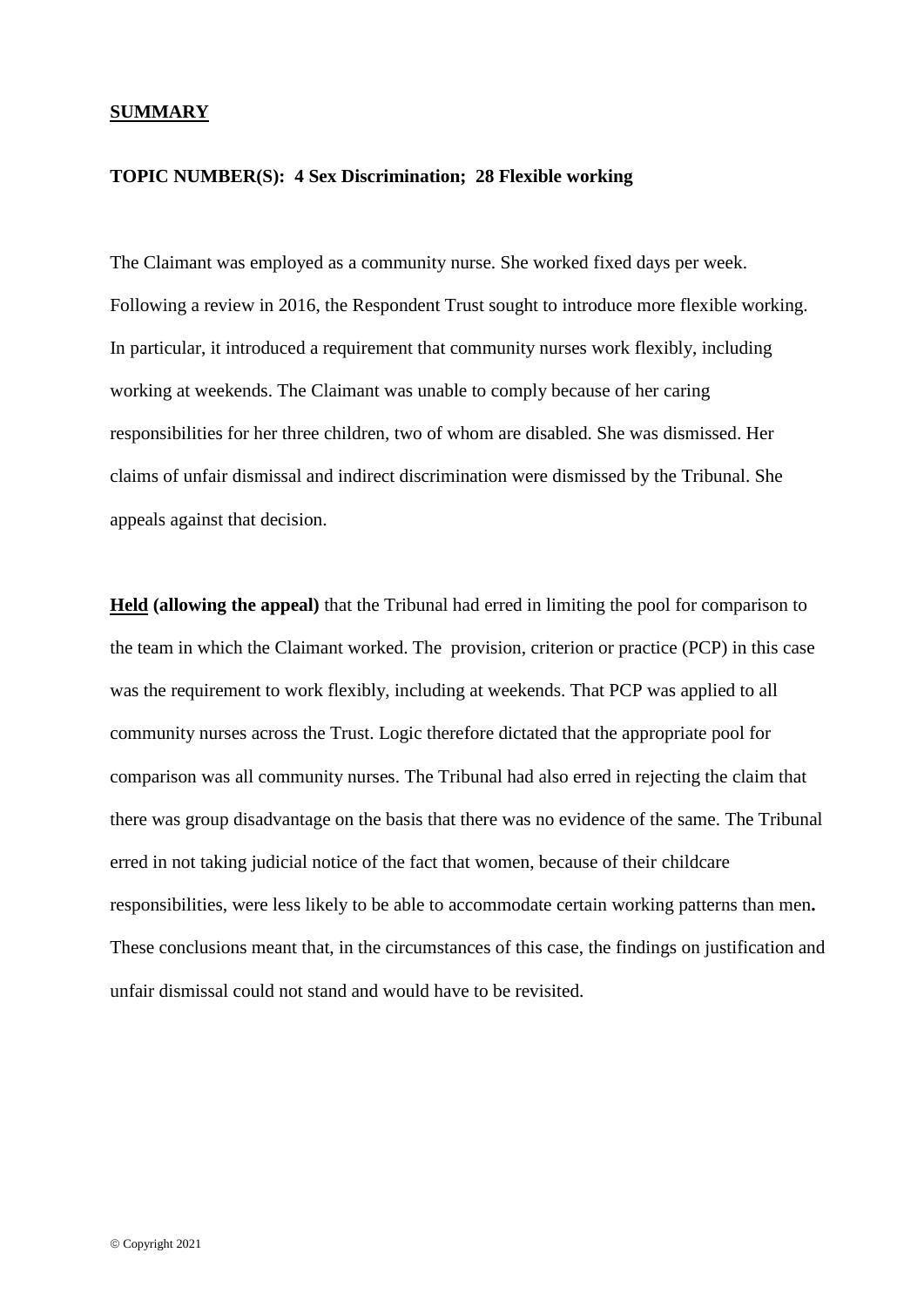# **THE HONOURABLE MR JUSTICE CHOUDHURY**

# **Introduction**

**A**

**B**

**C**

**D**

**E**

**F**

- 1. We refer to the parties as the Claimant and Respondent as they were below. The Claimant was employed by the Respondent as a community nurse. She has three children, two of whom are disabled. Due to her childcare responsibilities, the Claimant had, for a number of years, worked only on Wednesdays and Thursdays each week. In 2016, the Respondent required her to work flexibly, including by working one weekend every so often. The Claimant made it clear that she could not accommodate that request and she was dismissed. The issue in this appeal is whether the Carlisle Employment Tribunal ("the Tribunal"), Employment Judge Langridge ("the Judge") presiding, erred in finding that the Respondent had not indirectly discriminated against the Claimant in dismissing her. In particular, the question is whether the Tribunal erred in its approach to the choice of pool for determining group disadvantage and in requiring there to be evidence of such disadvantage.
- 2. The Claimant is represented by Mr Sethi QC with Ms Berry and Ms Balmelli, and the Respondent is represented by Mr Sutton QC with Mr Brittenden. None of them appeared below. Permission to intervene was given to Working Families, a charity helping parents and carers find a balance between responsibilities at home and in the workplace, in relation to whether the Tribunal ought to have taken judicial notice of the greater childcaring responsibilities of women. Working Families is represented by Ms Darwin and Ms Foubister.

**H**

**G**

UKEAT/0220/19/LA

-1-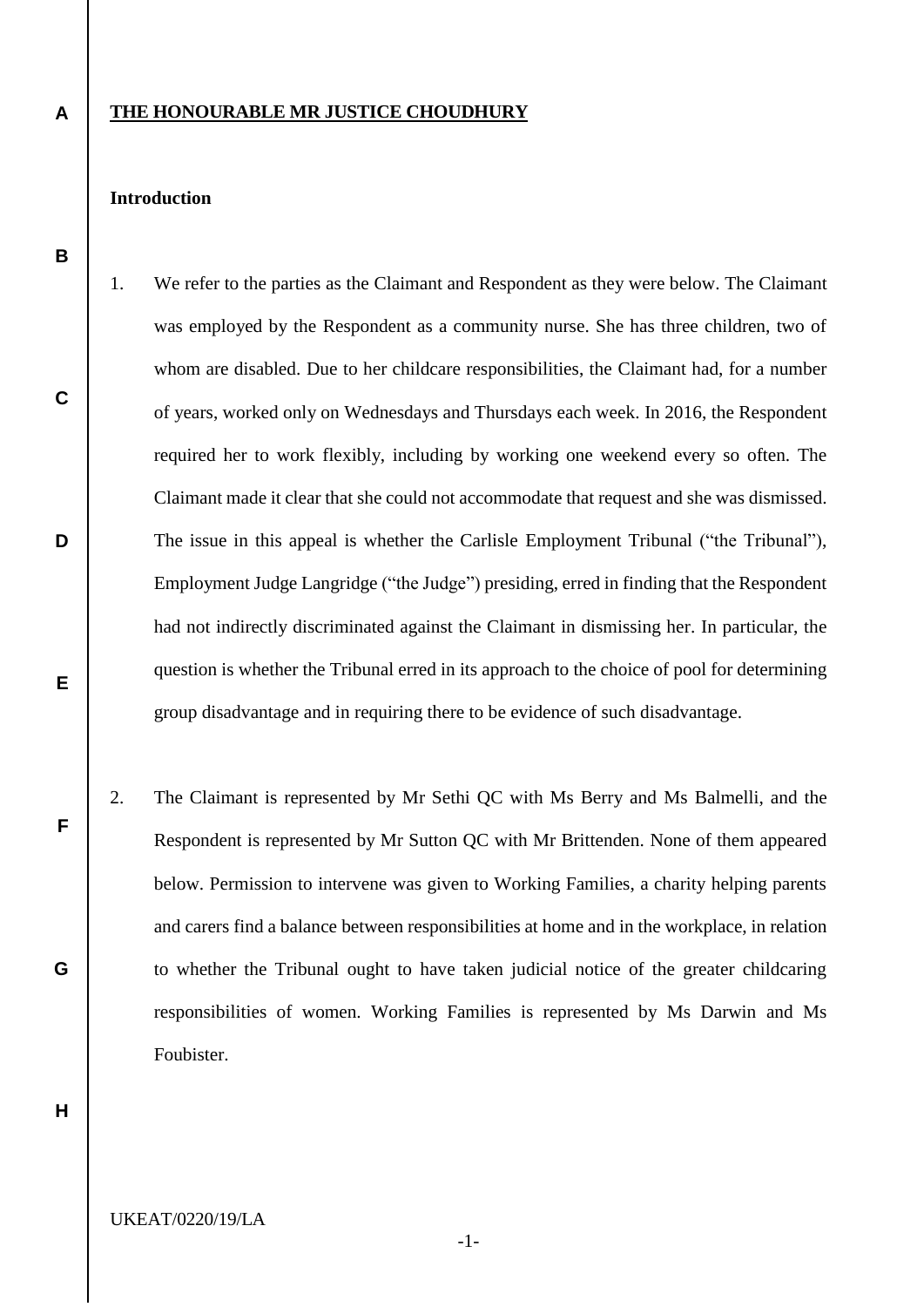# **Background**

**A**

**B**

**C**

**D**

**E**

**F**

**G**

**H**

- 3. The Claimant was employed by the Respondent as a Band 5 community nurse within the Cockermouth Community Nursing Team ("the Team") from 1 September 2004 until her dismissal on 19 July 2017. At the time of her dismissal, the Team comprised nine women (seven on Band 5 and two on Band 6) and one man, who was also the only Band 7 nurse.
- 4. The Claimant made a flexible working request in 2008 after the birth of her first child, who is disabled. It was agreed that she would work 15 hours per week over two fixed days, namely on Wednesday and Thursday. The Claimant's mother-in-law arranged her work to be able to provide childcare for the children on those two days. In 2012, the Claimant's third child was born and he was subsequently diagnosed with autism in 2014.
	- 5. In 2013, the Respondent held a working pattern review with the Claimant during which she was asked to work the occasional weekend. However, given the Claimant's domestic circumstances and caring responsibilities, it was agreed at that time that the existing arrangement of working on two separate days per week only should continue.
- 6. In 2016, the Respondent issued a new rostering policy under which all flexible working arrangements across the Trust were to be reviewed. On 8 September 2016, the Respondent's district nurse team leader, Mr Owens, met with the Claimant and her trade union representative to discuss her working arrangements. The Claimant was asked to work an occasional weekend no more than once a month. On 30 September 2016, the Claimant commenced a period of sickness absence for reasons related to the subject matter of the discussion with Mr Owens. On the same day, the Claimant wrote to Mr Owens to inform

UKEAT/0220/19/LA

-2-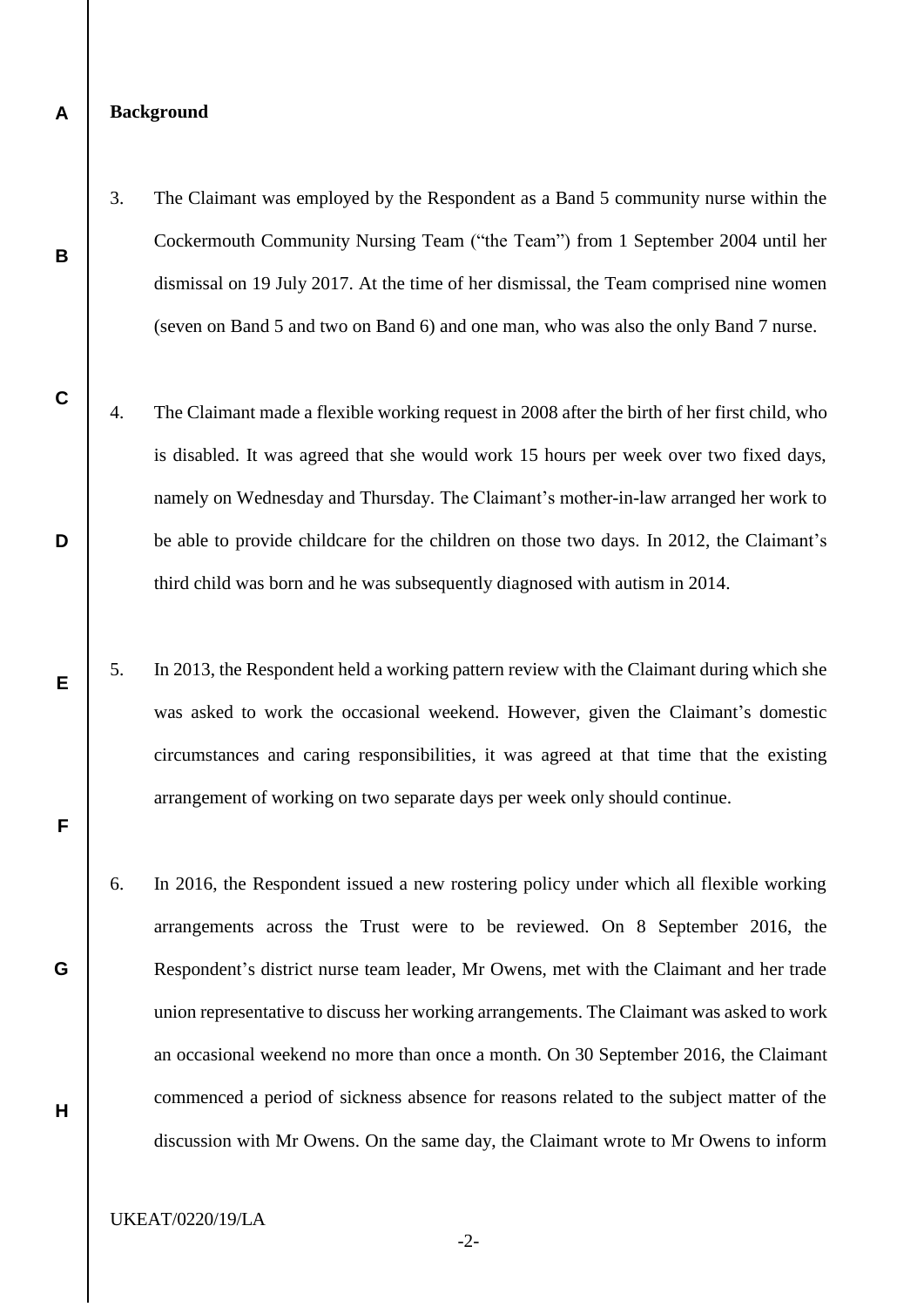him that she would not be considering alternative arrangements as she had none available. That remained the Claimant's position throughout all subsequent discussions. The Respondent gave the Claimant notice that she may be required to work on other days, including Saturdays. The Claimant rejected the proposed changes to her working arrangements, and, on 8 November 2016, she raised a grievance.

- 7. The grievance was rejected, as was the Claimant's appeal against that grievance outcome. On 6 April 2017, the Respondent invited the Claimant to a final meeting to discuss her working arrangements. At a meeting between the Claimant and the Respondent on 20 April 2017, the Claimant was informed that the Respondent had no other option than to issue a notice of dismissal and to re-engage the Claimant on new terms requiring her to work on additional days subject to the Respondent giving notice of any different days to be worked. The Claimant did not accept the new terms, and, on 26 April 2017, the Respondent gave notice to terminate her employment.
	- 8. The Claimant's appeal against her termination was rejected, and her employment terminated on 19 July 2017.

# **The Tribunal's Decision**

**G** 9. The Claimant brought claims for unfair dismissal, victimisation, and indirect discrimination. The indirect discrimination claim was based on the protected characteristic of sex.

**H**

**A**

**B**

**C**

**D**

**E**

**F**

UKEAT/0220/19/LA

-3-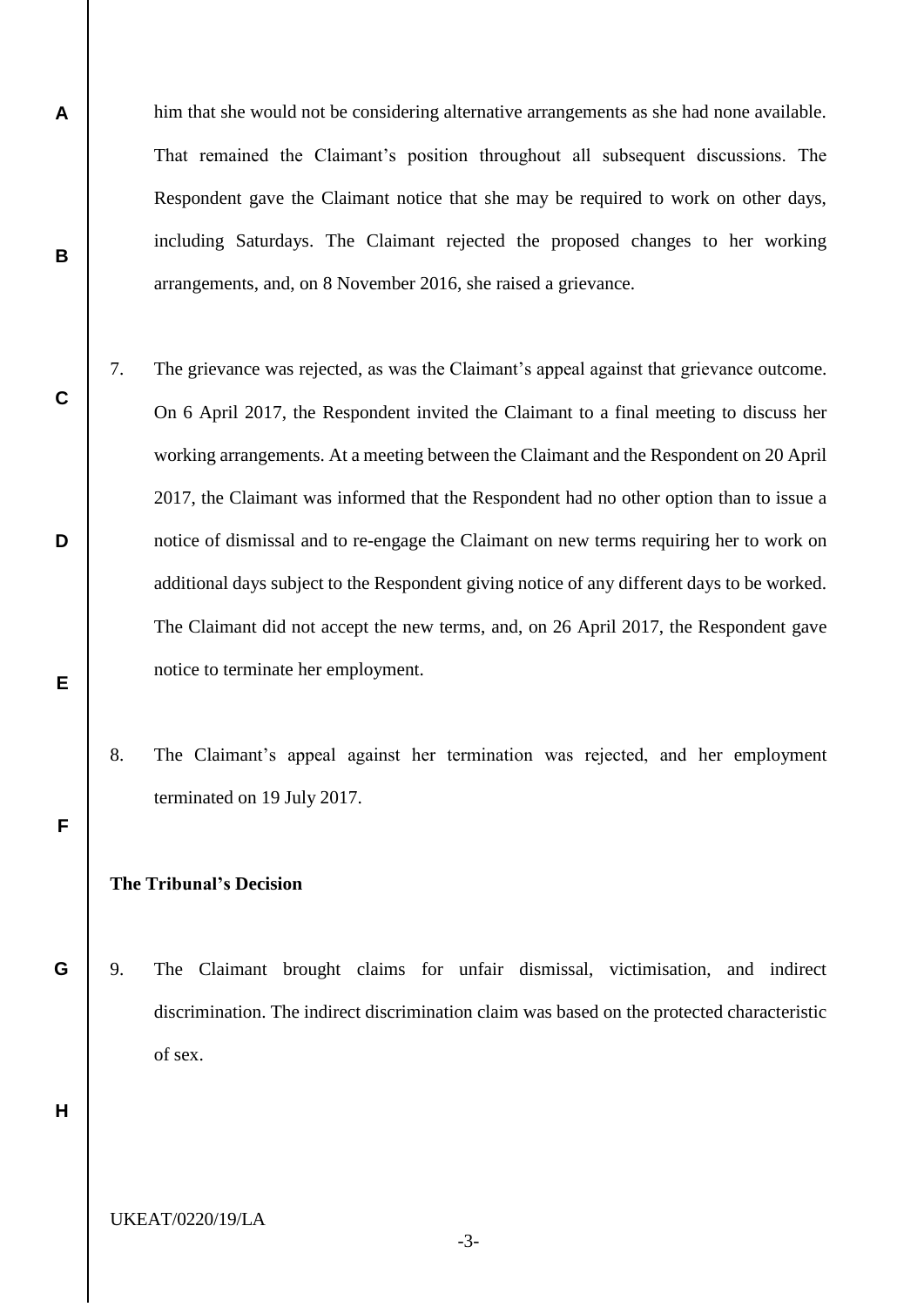10. In relation to the claim of unfair dismissal, the Tribunal considered that the gradually increasing demands on the Respondent's service meant that it was no longer possible to ignore the need for all employees to work flexibly. The Tribunal concluded as follows:

> **"62. It was not difficult to understand that the Claimant felt unable to agree to alter her working pattern, but one of the safeguards in such a situation is that the employer can be expected to consider all reasonable alternatives before reaching the last resort of dismissal. We find that this employer did do that. It proposed that the Claimant work non-standard days only occasionally (no more than once a month), and that she be given several weeks' notice of any such departure from her usual pattern. It invited her to consider whether she could make other care arrangements for her children, such as occasional respite care. All these suggestions were rejected by the Claimant (for which we make no criticism of her), but in light of the wider needs of the service, it was reasonable for the Respondent to conclude that there was no other resolution to the problem. 63. Even if we had found differently, the Tribunal is satisfied that having paused the Stage Four sickness absence review in late March 2017, pending the outcome of the internal meetings, the Respondent would have moved forward with this in July 2017, and would have completed the Stage Four process by the end of August 2017. At that stage, the Claimant would have been fairly dismissed on the grounds of her long-term ill-health."**

#### 11. As to the claim of indirect discrimination, the Tribunal held as follows:

**70. The indirect sex discrimination claim arises from section 19 Equality Act 2010. This differs from the direct discrimination provisions of the Act in one important respect: there is no protection against discrimination by association under section 19. For the indirect discrimination provisions to apply, the protected characteristic relied on (sex) must belong to the Claimant personally, and not somebody else. The Equality Act does not assist a Claimant whose disadvantage arises from the protected characteristic (here, disability) of someone else. Although it was submitted on the Claimant's behalf that her protected characteristic was 'being female with caring responsibilities', this stretches the wording of the Act too far. There is no such protected characteristic, as the Claimant's sex and her caring responsibilities cannot be conflated in this way. The Claimant can rely on her gender and then seek to persuade the Tribunal that this creates an indirect disadvantage to her as the primary care-giver, but this approach requires a more careful analysis of the statutory provisions.** 

**71. The analysis of indirect discrimination involves four stages under section 19, which the Tribunal considered. Firstly, did the Respondent subject the Claimant to a provision, criterion or practice (PCP)? The Tribunal agrees that it did, though we did not accept the description of the PCP that was put forward on the Claimant's behalf. This was expressed to be "purporting to unilaterally vary the Claimant's terms and conditions by giving notice that [the Respondent] will seek once a month to make the Claimant work on a weekend at their discretion".** 

**72. The law requires a PCP to be expressed in neutral terms from a starting point that everybody has equality of treatment. The question whether there is any detriment or disadvantage resulting from that is a separate consideration. The Tribunal finds that the PCP here was the Respondent's requirement that its community nurses work flexibly, including at weekends. That PCP applied to men and women in the Claimant's team.** 

**73. The second stage is whether the PCP put women at a particular disadvantage compared to men. No evidence at all was put before the Tribunal to support this. On the contrary, all the Claimant's female colleagues were able to meet the** 

**A**

**B**

**C**

**D**

**E**

**F**

**G**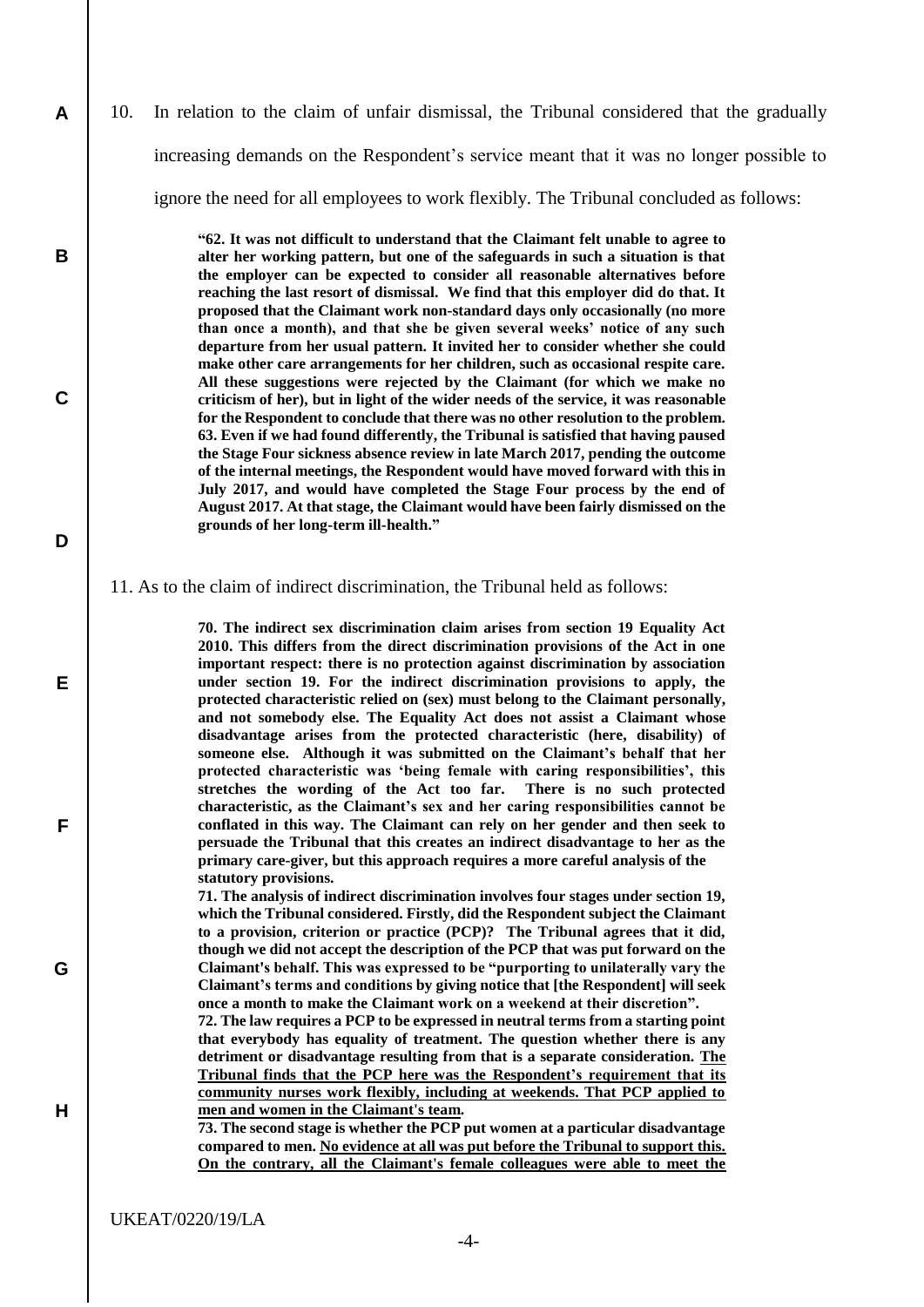| A<br>В      | <u>requirement as well as Mr Owens, the only man in the team.</u> The Claimant's<br>colleagues had children though none was disabled. During the internal<br>discussions the Claimant asked in fairly strong terms not to be compared with<br>her colleagues, female or male. This was on the grounds that she was the only<br>person in the group looking after children with disabilities. This illustrates<br>perfectly the difficulty facing the Claimant for her claim to succeed, which is that<br>her children having disabilities is not a protected characteristic which she can<br>rely on for herself in an indirect discrimination claim.<br>74. The Tribunal had no difficulty in accepting that the Claimant personally<br>experienced a disadvantage, due to her personal circumstances. However,<br>section $19(2)(b)$ of the Equality Act requires there to be group disadvantage as<br>well as personal disadvantage. In the absence of any evidence demonstrating<br>that women as a group were (or would be) disadvantaged by the requirement to<br>work flexibly, the Tribunal concludes that this claim fails. |
|-------------|--------------------------------------------------------------------------------------------------------------------------------------------------------------------------------------------------------------------------------------------------------------------------------------------------------------------------------------------------------------------------------------------------------------------------------------------------------------------------------------------------------------------------------------------------------------------------------------------------------------------------------------------------------------------------------------------------------------------------------------------------------------------------------------------------------------------------------------------------------------------------------------------------------------------------------------------------------------------------------------------------------------------------------------------------------------------------------------------------------------------------------------|
| $\mathbf C$ | 75. The Tribunal went on to consider whether, if we were wrong in our primary<br>conclusion, the Respondent could justify the PCP. We concluded that the<br>evidence (as summarised in the Respondent's business case) showed clearly that<br>it was pursuing the legitimate aim of achieving flexible working by all community<br>nurses in order to provide a safe and efficient service, and that it was<br>proportionate to do so by applying the PCP to all members of the nursing team."<br>(Emphasis added)                                                                                                                                                                                                                                                                                                                                                                                                                                                                                                                                                                                                                   |
| D           | 12.<br>Accordingly, the Claimant's claims were all dismissed.                                                                                                                                                                                                                                                                                                                                                                                                                                                                                                                                                                                                                                                                                                                                                                                                                                                                                                                                                                                                                                                                        |
|             | <b>Legal Framework</b>                                                                                                                                                                                                                                                                                                                                                                                                                                                                                                                                                                                                                                                                                                                                                                                                                                                                                                                                                                                                                                                                                                               |
| Е           | 13.<br>Section 19 of the Equality Act 2010 ("EqA") provides                                                                                                                                                                                                                                                                                                                                                                                                                                                                                                                                                                                                                                                                                                                                                                                                                                                                                                                                                                                                                                                                          |
| F           | "(1) A person (A) discriminates against another (B) if A applies to B a provision,<br>criterion or practice which is discriminatory in relation to a relevant<br>protected characteristic of B's.<br>$(2)$ For the purposes of subsection $(1)$ , a provision, criterion or practice is<br>discriminatory in relation to a relevant protected characteristic of B's if-<br>(a) A applies, or would apply, it to persons with whom B does not share the<br>characteristic,<br>(b) it puts, or would put, persons with whom B shares the characteristic at a<br>particular disadvantage when compared with persons with whom B does not<br>share it,                                                                                                                                                                                                                                                                                                                                                                                                                                                                                   |
| G           | (c) it puts, or would put, B at that disadvantage, and<br>(d) A cannot show it to be a proportionate means of achieving a legitimate aim.<br>(3) The relevant protected characteristics are—<br>sex;<br>".                                                                                                                                                                                                                                                                                                                                                                                                                                                                                                                                                                                                                                                                                                                                                                                                                                                                                                                           |
| н           | 14. Section 23(1), EqA provides that:<br>"[o]n a comparison of cases for the purposes of section  19 there must be no<br>material difference between the circumstances relating to each case".                                                                                                                                                                                                                                                                                                                                                                                                                                                                                                                                                                                                                                                                                                                                                                                                                                                                                                                                       |
|             | <b>UKEAT/0220/19/LA</b><br>$-5-$                                                                                                                                                                                                                                                                                                                                                                                                                                                                                                                                                                                                                                                                                                                                                                                                                                                                                                                                                                                                                                                                                                     |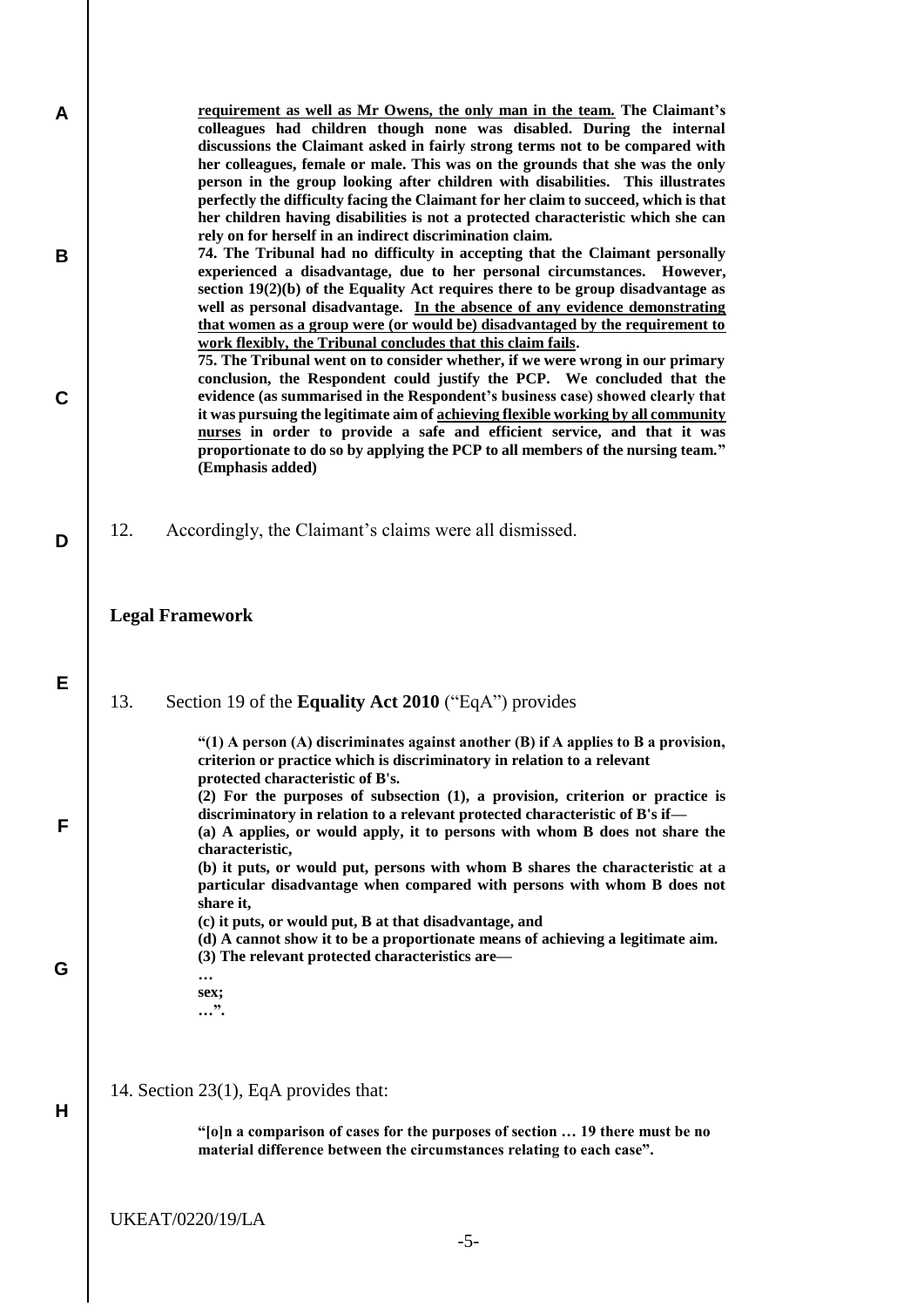# **Grounds of Appeal**

**A**

**B**

**C**

**D**

**E**

**F**

**G**

**H**

- 15. The Claimant's Notice of Appeal contained seven grounds of appeal. Permission was granted by Eady J to proceed with Grounds 2 to 7. These are as follows:
	- a. Ground 2 the Tribunal erred in law in determining the pool for comparison in that it considered group disadvantage by reference only to the small number working in the Team instead of across the Trust as a whole.
	- b. Ground 3 the Tribunal erred in finding that the Claimant was required to adduce evidence demonstrating that women as a group were (or would be) disadvantaged by the requirement to work flexibly, including at weekends. This was a matter in respect of which the Tribunal ought to have taken judicial notice.
	- c. Ground 4 the Tribunal erred in failing to consider whether the provision, criterion or practice ("PCP") applied by the Respondent "would put" women at a particular disadvantage compared to men. In so doing, the Tribunal failed to consider the hypothetical comparison required by the terms of section 19, EqA.
	- d. Grounds 5 and 7 the Tribunal's errors above rendered its analysis of justification unsafe. Furthermore, the Tribunal failed to provide adequate reasons in finding that the Respondent's actions were justified.
	- e. Ground 6 the Tribunal erred in concluding that the dismissal was not unfair. If the dismissal was tainted by discrimination as the Claimant contends then it would follow that the dismissal was also substantively unfair.
- 16. We shall deal with each ground of appeal in that order.

# UKEAT/0220/19/LA

-6-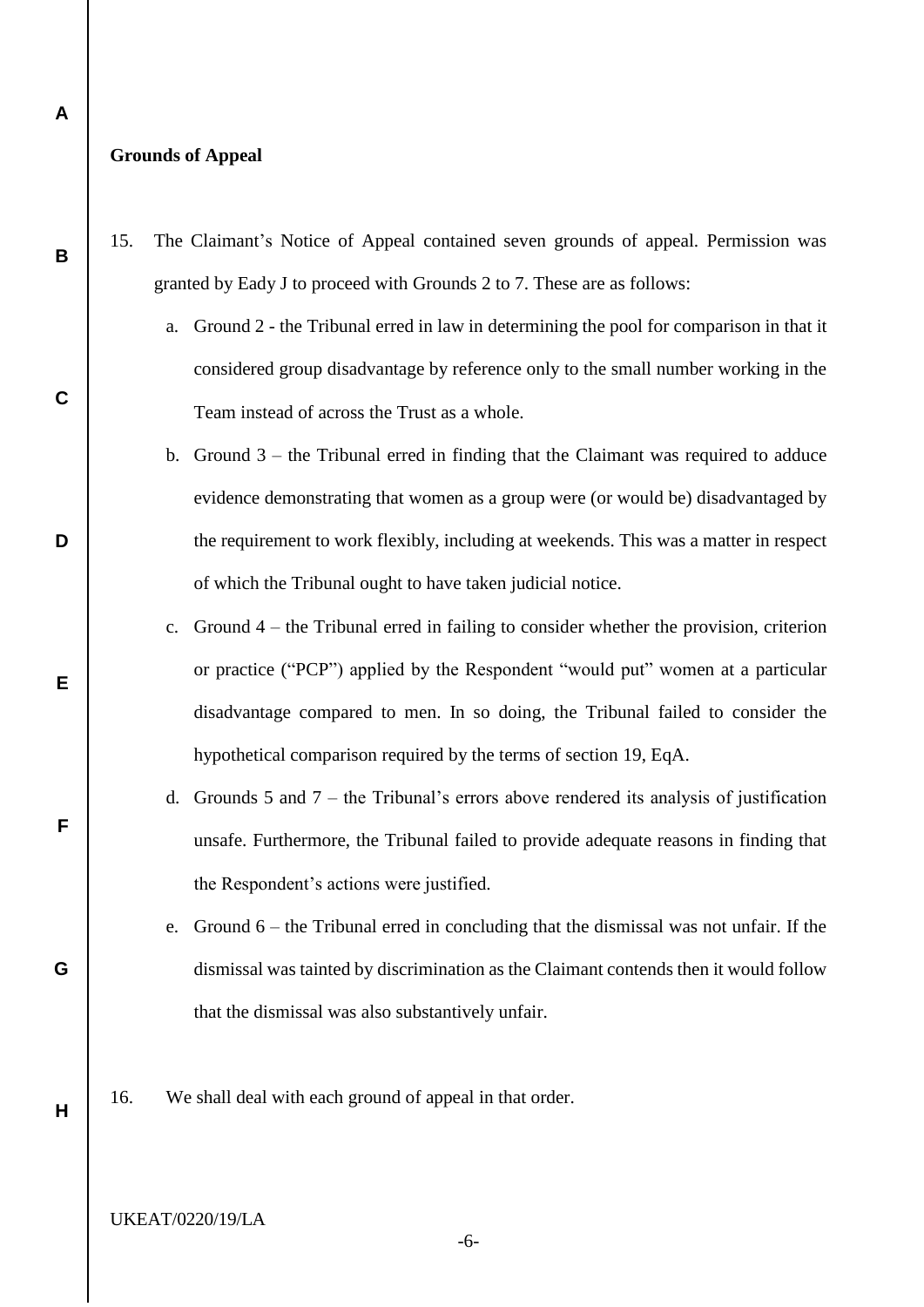# **Ground 2 – The Choice of Pool for Group Disadvantage.**

# *Submissions*

**A**

**B**

**C**

**D**

**E**

**F**

**G**

**H**

- 17. Mr Sethi submits that the Tribunal erred in only considering group disadvantage in the context of the Team rather than across the Trust more widely. Having found that the PCP in this case was "the requirement that [the Respondent's] community nurses work flexibly including at weekends", it was incumbent on the Tribunal, submits Mr Sethi, to consider whether the pool should comprise all those employees affected by that PCP. Limiting the pool to the Team alone was not an adequate or effective test of the Claimant's allegation of indirect discrimination, particularly in circumstances where the Claimant had expressly indicated that comparing her position to that of her colleagues in the Team would be unfair and not comparing like with like. Furthermore, there was no burden of proof on the Claimant with regard to identifying the pool as contended for by the Respondent, given that pool selection is a not a matter of fact-finding, but of logic: **Allonby v Accrington and Rossendale College** [2001] ICR 1189 (CA), at [18].
- 18. Mr Sutton submits that the Tribunal identified the pool in accordance with the case put to it by the Claimant, which was focused on the Team. The fact that the Respondent undertook a review of flexible working across the Trust is not synonymous with the application of a PCP requiring such working across the Trust. There was no evidence in this case of any application of the particular PCP in question to any group other than the Team. Moreover, the PCP was more limited in its application in that the requirement to work weekends was only an occasional one and even then it would be on several weeks' advance notice. There was no basis for assuming that a PCP on those terms was being applied across the Trust. In fact, the evidence was to the contrary, as is apparent from the fact that the Respondent's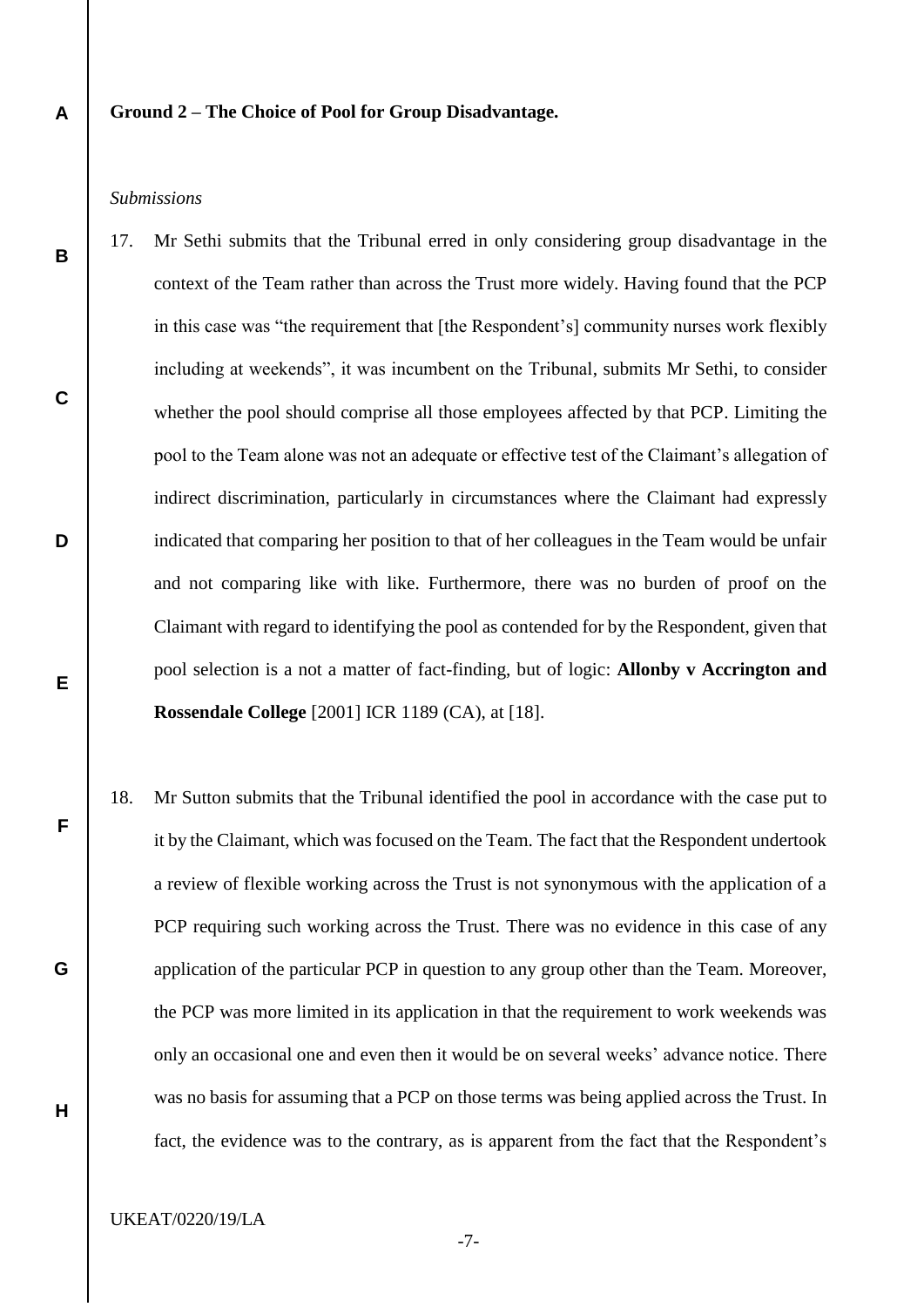business case in support of the proposed change was tailored specifically to the requirements of the Team.

19. Mr Sutton also submitted that the burden of proof in identifying an appropriate pool did rest with the Claimant. That burden was not discharged, not least because no evidence was adduced in relation to a wider pool. The Claimant's pleaded case was focused on the Team and the Tribunal cannot be criticised for approaching the question of the pool on that basis.

# *Discussion*

**A**

**B**

**C**

**G**

**H**

**D E F** 20. The principles relating to a claim of indirect discrimination were comprehensively considered by the Supreme Court in **Essop v Home Office (UK Border Agency)** [2017] ICR 640 (SC). There the Supreme Court considered two claims of indirect discrimination: the first arising out of the fact that black and minority ethnic civil servants over the age of 35 were less likely to pass the core skills assessment test necessary for promotion than younger non-BAME candidates; and the second being a claim that an Imam employed by the Prison Service was disadvantaged by the pay progression system as it depended in part on length of service, and no Muslim chaplains had been able to join the service before 2002. Baroness Hale reviewed the development of the statutory provisions relating to indirect discrimination and made the following observations:

> **"23. It is instructive to go through the various iterations of the indirect discrimination concept because it is inconceivable that the later versions were seeking to cut it down or to restrict it in ways which the earlier ones did not. The whole trend of equality legislation since it began in the 1970s has been to reinforce the protection given to the principle of equal treatment. All the iterations share certain salient features relevant to the issues before us. 24. The first salient feature is that, in none of the various definitions of indirect discrimination, is there any express requirement for an explanation of the reasons** *why* **a particular PCP puts one group at a disadvantage when compared with others. Thus there was no requirement in the 1975 Act that the claimant had to show why the proportion of women who could comply with the requirement was smaller than the proportion of men. It was enough that it was.**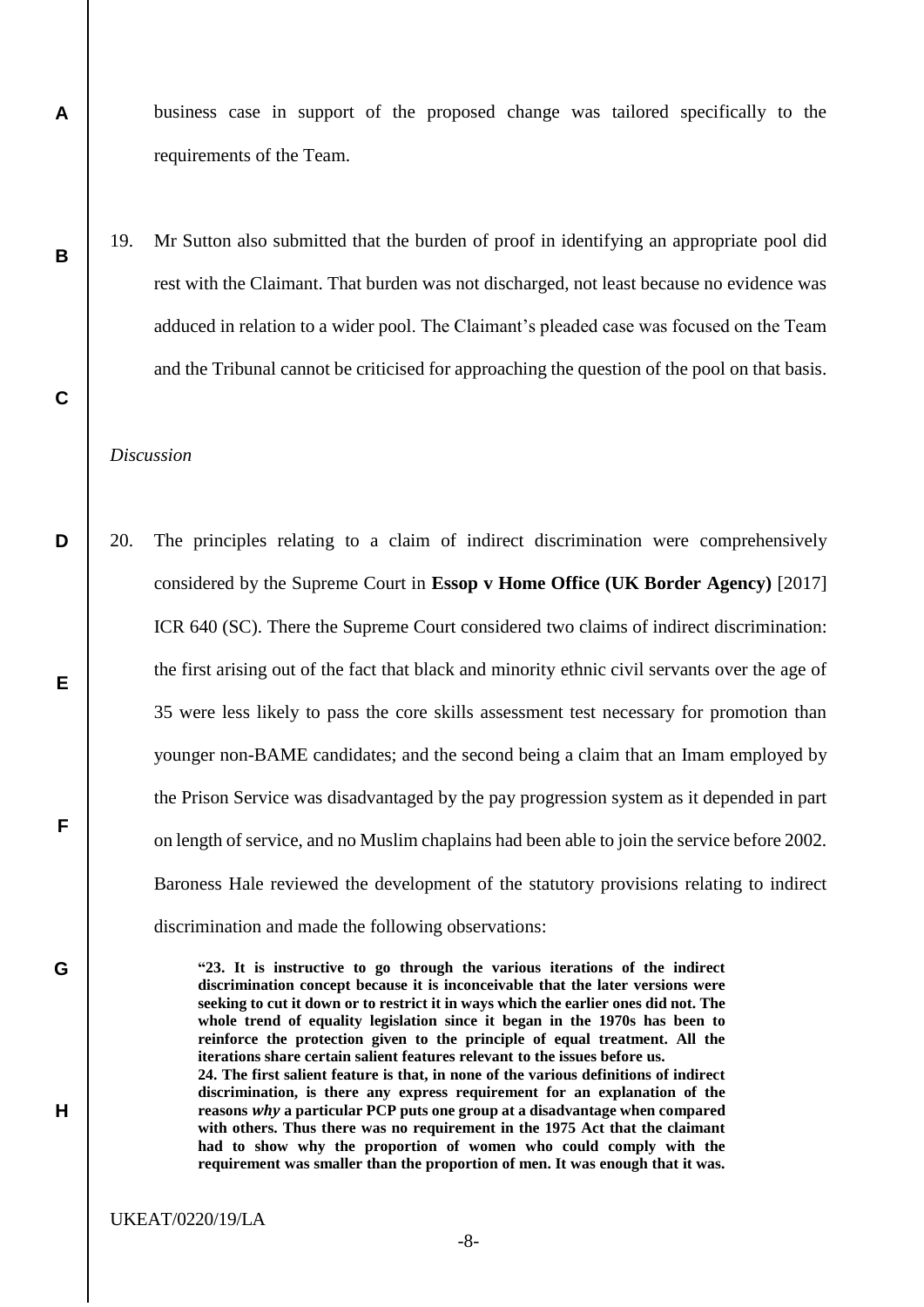**There is no requirement in the Equality Act 2010 that the claimant show why the PCP puts one group sharing a particular protected characteristic at a particular disadvantage when compared with others. It is enough that it does. Sometimes, perhaps usually, the reason will be obvious: women are on average shorter than men, so a tall minimum height requirement will disadvantage women whereas a short maximum will disadvantage men. But sometimes it will not be obvious: there is no generally accepted explanation for why women have on average achieved lower grades as chess players than men, but a requirement to hold a high chess grade will put them at a disadvantage.**

**25. A second salient feature is the contrast between the definitions of direct and indirect discrimination. Direct discrimination expressly requires a causal link between the less favourable treatment and the protected characteristic. Indirect discrimination does not. Instead it requires a causal link between the PCP and the particular disadvantage suffered by the group and the individual. The reason for this is that the prohibition of direct discrimination aims to achieve equality of treatment. Indirect discrimination assumes equality of treatment—the PCP is applied indiscriminately to all—but aims to achieve a level playing field, where people sharing a particular protected characteristic are not subjected to requirements which many of them cannot meet but which cannot be shown to be justified. The prohibition of indirect discrimination thus aims to achieve equality of results in the absence of such justification. It is dealing with hidden barriers which are not easy to anticipate or to spot.**

**26. A third salient feature is that the reasons why one group may find it harder to comply with the PCP than others are many and various (Mr Sean Jones QC for Mr Naeem called them "context factors"). They could be genetic, such as strength or height. They could be social, such as the expectation that women will bear the greater responsibility for caring for the home and family than will men. They could be traditional employment practices, such as the division between "women's jobs" and "men's jobs" or the practice of starting at the bottom of an incremental pay scale. They could be another PCP, working in combination with the one at issue, as in** *Chief Constable of West Yorkshire Police v Homer [2012] ICR 704* **, where the requirement of a law degree operated in combination with normal retirement age to produce the disadvantage suffered by Mr Homer and others in his age group. These various examples show that the reason for the disadvantage need not be unlawful in itself or be under the control of the employer or provider (although sometimes it will be). They also show that both the PCP and the reason for the disadvantage are "but for" causes of the disadvantage: removing one or the other would solve the problem.**

**27. A fourth salient feature is that there is no requirement that the PCP in question put every member of the group sharing the particular protected characteristic at a disadvantage. The later definitions cannot have restricted the original definitions, which referred to the proportion who could, or could not, meet the requirement. Obviously, some women are taller or stronger than some men and can meet a height or strength requirement that many women could not. Some women can work full time without difficulty whereas others cannot. Yet these are paradigm examples of a PCP which may be indirectly discriminatory. The fact that some BME or older candidates could pass the test is neither here nor there. The group was at a disadvantage because the proportion of those who could pass it was smaller than the proportion of white or younger candidates. If they had all failed, it would be closer to a case of direct discrimination (because the test requirement would be a proxy for race or age).**

**28. A fifth salient feature is that it is commonplace for the disparate impact, or particular disadvantage, to be established on the basis of statistical evidence. That was obvious from the way in which the concept was expressed in the 1975 and 1976 Acts: indeed it might be difficult to establish that the proportion of women who could comply with the requirement was smaller than the proportion of men unless there was statistical evidence to that effect. Recital (15) to the Race Directive recognised that indirect discrimination might be proved on the basis of statistical evidence, while at the same time introducing the new definition. It cannot have been contemplated that the "particular disadvantage" might not be** 

**A**

**B**

**C**

**D**

**E**

**F**

**G**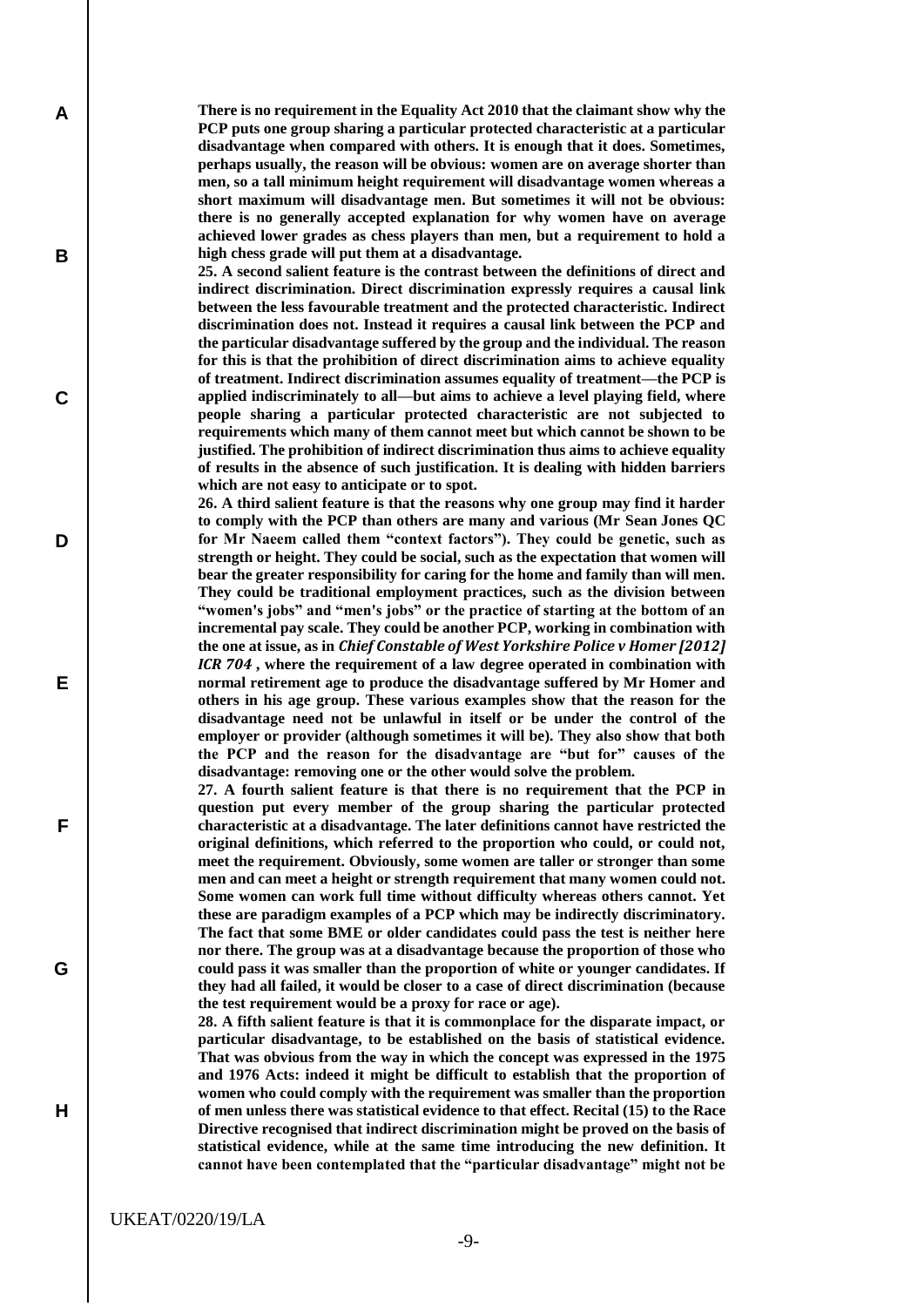**capable of being proved by statistical evidence. Statistical evidence is designed to show correlations between particular variables and particular outcomes and to assess the significance of those correlations. But a correlation is not the same as a causal link.**

**29. A final salient feature is that it is always open to the respondent to show that his PCP is justified—in other words, that there is a good reason for the particular height requirement, or the particular chess grade, or the particular CSA test. Some reluctance to reach this point can be detected in the cases, yet there should not be. There is no finding of unlawful discrimination until all four elements of the definition are met. The requirement to justify a PCP should not be seen as placing an unreasonable burden upon respondents. Nor should it be seen as casting some sort of shadow or stigma upon them. There is no shame in it. There may well be very good reasons for the PCP in question—fitness levels in firefighters or policemen spring to mind. But, as Langstaff J pointed out in the EAT in** *Essop [2014] ICR 871* **, para 30, a wise employer will monitor how his policies and practices impact upon various groups and, if he finds that they do have a disparate impact, will try and see what can be modified to remove that impact while achieving the desired result."**

21. As to the pool with which the comparison is to be made, Baroness Hale said as follows:

**"40. The second argument relates to the group or "pool" with which the comparison is made. Should it be all chaplains, as the employment tribunal held, or only those who were employed since 2002? In the equal pay case of** *Grundy v British Airways plc [2008] IRLR 74* **, para 27, Sedley LJ said that the pool chosen should be that which suitably tests the particular discrimination complained of. In relation to the indirect discrimination claim in** *Allonby v Accrington and Rossendale College [2001]ICR 1189* **, para 18, he observed that identifying the pool was not a matter of discretion or of fact-finding but of logic. Giving permission to appeal to the Court of Appeal in this case, he observed that "There is no formula for identifying indirect discrimination pools, but there are some guiding principles. Amongst these is the principle that the pool should not be so drawn as to incorporate the disputed condition."**

**41. Consistently with these observations, the Statutory Code of Practice (2011), prepared by the Equality and Human Rights Commission under section 14 of the Equality Act 2006 , at para 4.18, advises that:**

**"In general, the pool should consist of the group which the provision, criterion or practice affects (or would affect) either positively or negatively, while excluding workers who are not affected by it, either positively or negatively."**

**In other words, all the workers affected by the PCP in question should be considered. Then the comparison can be made between the impact of the PCP on the group with the relevant protected characteristic and its impact upon the group without it. This makes sense. It also matches the language of section 19(2)(b) which requires that "it"—ie the PCP in question—puts or would put persons with whom B shares the characteristic at a particular disadvantage compared with persons with whom B does not share it. There is no warrant for including only some of the persons affected by the PCP for comparison purposes. In general, therefore, identifying the PCP will also identify the pool for comparison." (Emphasis added)**

22. The highlighted passages establish that the starting point for identifying the pool is to

identify the PCP. Once that PCP is identified then the identification of the pool itself will

not be a question of discretion or of fact-finding but of logic. In reaching their decision as

UKEAT/0220/19/LA

**A**

**B**

**C**

**D**

**E**

**F**

**G**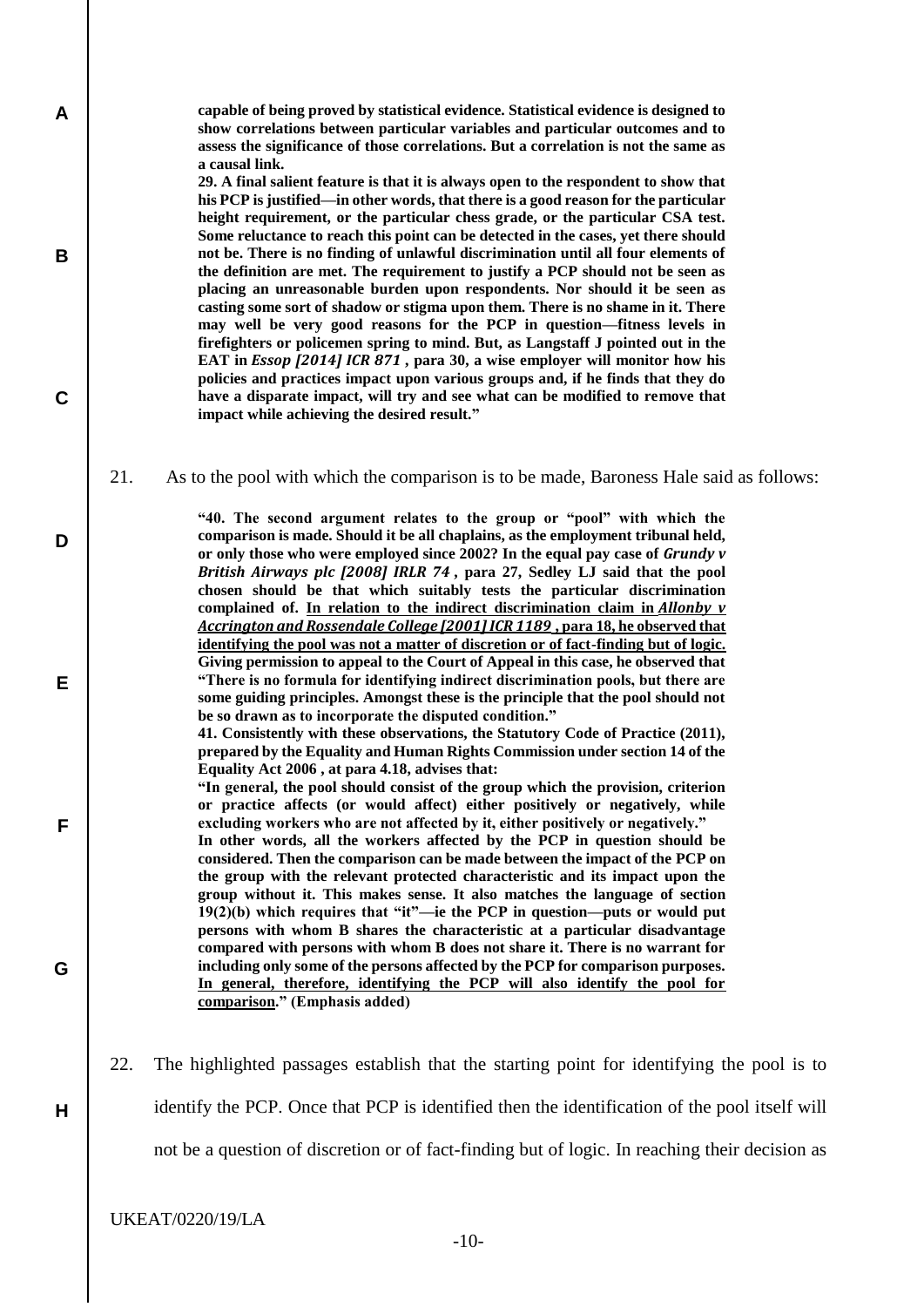| A |     | to the appropriate pool in a particular case, there may, depending on the PCP, be a range of                                                                                                                                                                                                                                                                                                                                                 |
|---|-----|----------------------------------------------------------------------------------------------------------------------------------------------------------------------------------------------------------------------------------------------------------------------------------------------------------------------------------------------------------------------------------------------------------------------------------------------|
|   |     | logical options open to the Tribunal. As stated by Cox J in <b>Ministry of Defence v DeBique</b>                                                                                                                                                                                                                                                                                                                                             |
|   |     | [2010] IRLR 471 (EAT), para 147:                                                                                                                                                                                                                                                                                                                                                                                                             |
| B |     | "In reaching their decision as to the appropriate pool in a particular case, a<br>tribunal should undoubtedly consider the position in respect of different pools<br>within the range of decisions open to them; but they are entitled to select from<br>that range the pool which they consider will realistically and effectively test the<br>particular allegation before them."                                                          |
| C | 23. | What then is the PCP in this case? The Tribunal appears to have identified the PCP quite<br>clearly as follows:                                                                                                                                                                                                                                                                                                                              |
|   |     | "72 The Tribunal finds that the PCP here was the respondent's<br>requirement that its community nurses work flexibly, including at weekends."                                                                                                                                                                                                                                                                                                |
| D | 24. | That was a finding of fact with which this appeal tribunal cannot readily interfere. Mr                                                                                                                                                                                                                                                                                                                                                      |
|   |     | Sutton submits that the PCP was in fact one of narrower application and referred to the                                                                                                                                                                                                                                                                                                                                                      |
|   |     | following passages in the Judgment:                                                                                                                                                                                                                                                                                                                                                                                                          |
| E |     | "28 On 8 September 2016 Mr Owens, the District Nurse Team Leader, met with<br>the claimant and her trade union representative , to discuss the arrangements.<br>The Claimant was asked to work an occasional weekend, no more than once a<br>month                                                                                                                                                                                           |
| F |     | "39. All of that information was provided in the document dated 15 February,<br>and after this the fourth in this series of meetings with the claimant took place<br>on 23 February. This was the Stage Three sickness review. The claimant was<br>again asked to work flexibly, doing her regular days but - provided that several<br>weeks' advance notice was given - sometimes working a different day including<br>occasional weekends" |
|   | 25. | The difficulty with Mr Sutton's argument, apart from the obvious one that it departs from                                                                                                                                                                                                                                                                                                                                                    |
|   |     | the Tribunal's own statement as to the PCP, is that it overlooks the fact that a PCP is, by                                                                                                                                                                                                                                                                                                                                                  |
| G |     | definition, one that is applied more widely than to the Claimant herself. The PCP here was,                                                                                                                                                                                                                                                                                                                                                  |
|   |     | as the Tribunal found, the need to work flexibly, including the occasional weekend. That                                                                                                                                                                                                                                                                                                                                                     |
|   |     | PCP was applied more widely than to the Claimant. (We shall return below to the question                                                                                                                                                                                                                                                                                                                                                     |
| H |     | of how much more widely). If, during the Respondent's various attempts to obtain the                                                                                                                                                                                                                                                                                                                                                         |
|   |     | Claimant's agreement to flexible working, the Respondent suggests ways of minimising                                                                                                                                                                                                                                                                                                                                                         |
|   |     |                                                                                                                                                                                                                                                                                                                                                                                                                                              |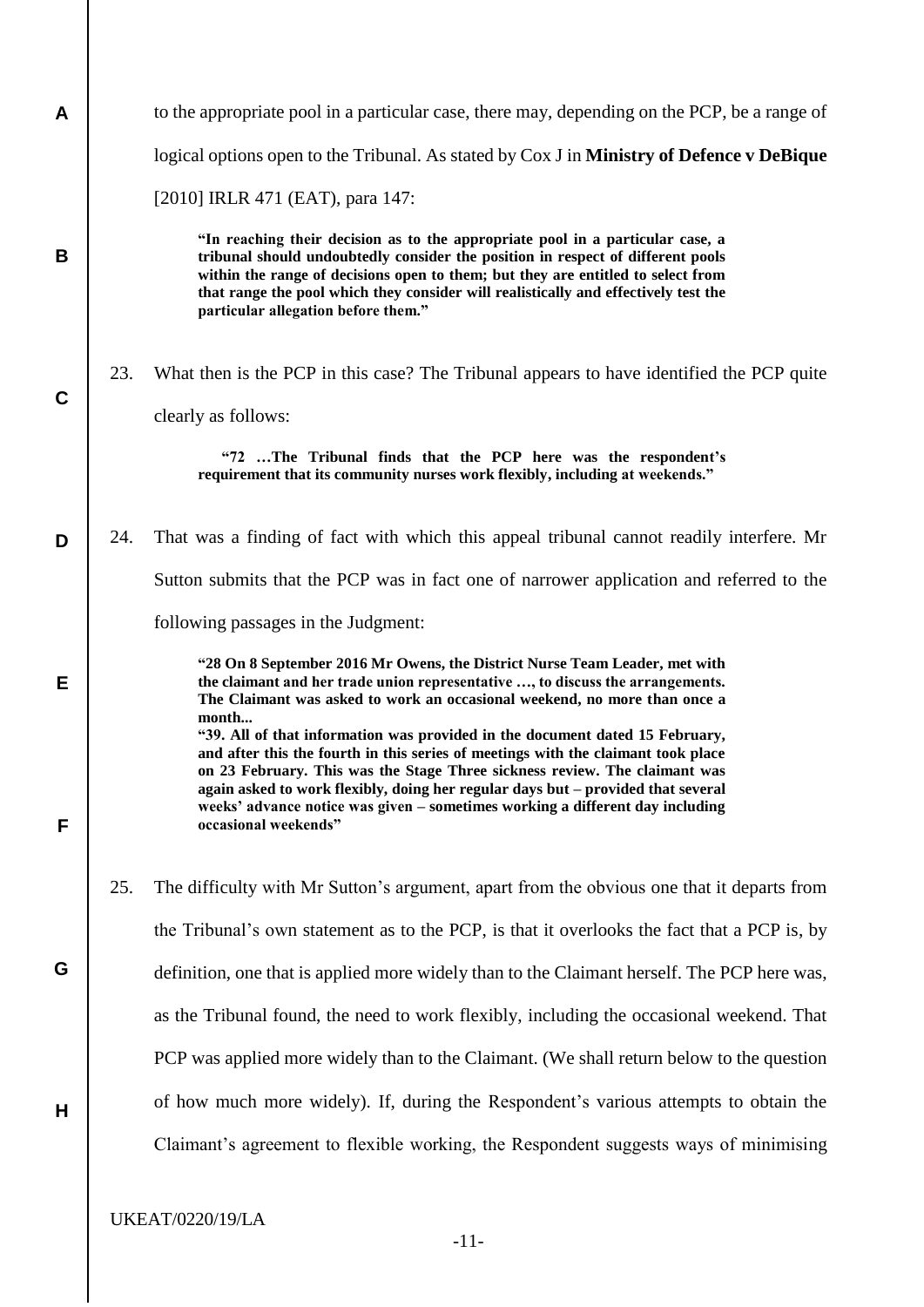the impact of the PCP on the Claimant (by, for example, giving her additional notice of the need to work a weekend), it does not thereby alter the PCP (unless of course that additional notice is also given to others). The passages to which Mr Sutton drew our attention do not indicate that the way in which the flexible working requirement might be applied in her case was to be extended to others. Furthermore, it is not suggested that the Tribunal's finding as to the PCP was perverse. Accordingly, we proceed on the basis that the PCP was as found by the Tribunal at paragraph 72 of its judgment.

- 26. That PCP ought, as a matter of logic, to identify the relevant pool, i.e. all those persons to whom that PCP was applied. The Tribunal's description of the PCP as a "requirement that its community nurses work flexibly, including at weekends" (our emphasis) would appear, on its face, to suggest that it was one that applied to *all* of the Respondent's community nurses, and not just those in the Team. Mr Sutton submits that that cannot be so. He relies on various matters, including the Tribunal's finding in the final sentence in paragraph 72: "That PCP applied to men and women in the claimant's team". We do not agree that that sentence conclusively means that the PCP was only applied to the Team: a more natural reading of the last two sentences of paragraph 72 is that the PCP was applied to all community nurses *and* that it was applied to the men and women in the Team. There are other factors emerging from the Judgment that, in our judgment, strongly support the view that the PCP was one that applied to all community nurses.
- **G**

**H**

**A**

**B**

**C**

**D**

**E**

**F**

27. In 2016, the flexible working arrangements were reviewed "across the Trust": [27], and "the increasing demands on the service meant it was no longer possible to ignore the need for all employees to work flexibly": [55] (our emphasis). Mr Sutton submits that the Trustwide nature of the review does not mean that flexible working was introduced beyond the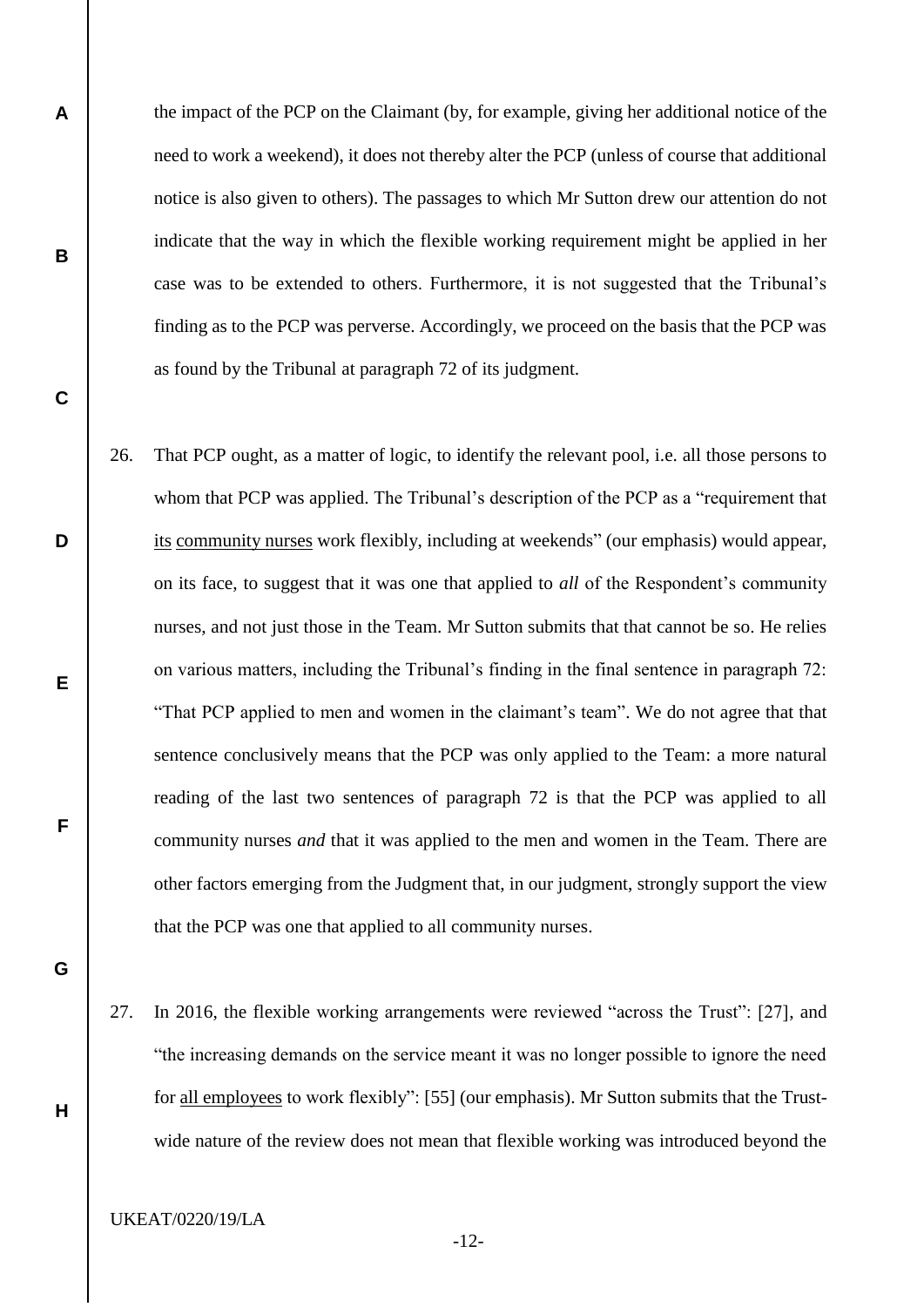Team. However, apart from the fact that there was no such finding by the Tribunal, it strikes us as being inherently unlikely that the introduction of flexible working would be so confined. There is nothing in the judgment to suggest that the Team was in a unique position as far as the changing needs of the nursing service were concerned. Indeed, Mr Sutton acknowledged that there is no suggestion that the Team was anomalous within the Trust.

28. Mr Sutton points to the Respondent's business case as evidence in support of a more limited application of the PCP. However, the business case was produced (as is apparent from [38] of the Judgment) specifically in response to the Claimant's position, and, whilst it refers to the impact on members of the Team, it also referred to more general matters, as the following passage in [38] demonstrates:

> **"Other matters mentioned in the business case included the patient-driven changes that had taken place, such as the earlier discharge of patients from hospital needing community nursing instead, and the deployment of intravenous injections in a way that would not previously have happened. This was all felt to be part of a safe and effective service delivery arrangement, and it came as part of an overarching need for flexibility in a modern and changing Health Service"**

29. There was material before us (obtained in response to the Claimant's requests under the **Freedom of Information Act 2000** ("FOIA")) that there are around 280 (FTE) Band 5 Nurses at the Respondent of whom around 129 (FTE) work in a community setting. It appeared to us to be highly unlikely that the general comments made in the business case as to the "overarching need for flexibility in a modern and changing Health Service" did not apply also to those nurses. All of this is entirely consistent, in our view, with the Tribunal's clear finding as to the PCP, which, as we have said, reads as if it were one of general application across the Trust. Mr Sutton points out that the FOIA response indicates that rotas are set on "a locality basis", and submits that it was that which led the Trust to refuse to provide details of the rotas of community nursing teams across the Trust, as to do so would have led to the Trust exceeding the costs limit for a FOIA response. However, the

UKEAT/0220/19/LA

**A**

**B**

**C**

**D**

**E**

**F**

**G**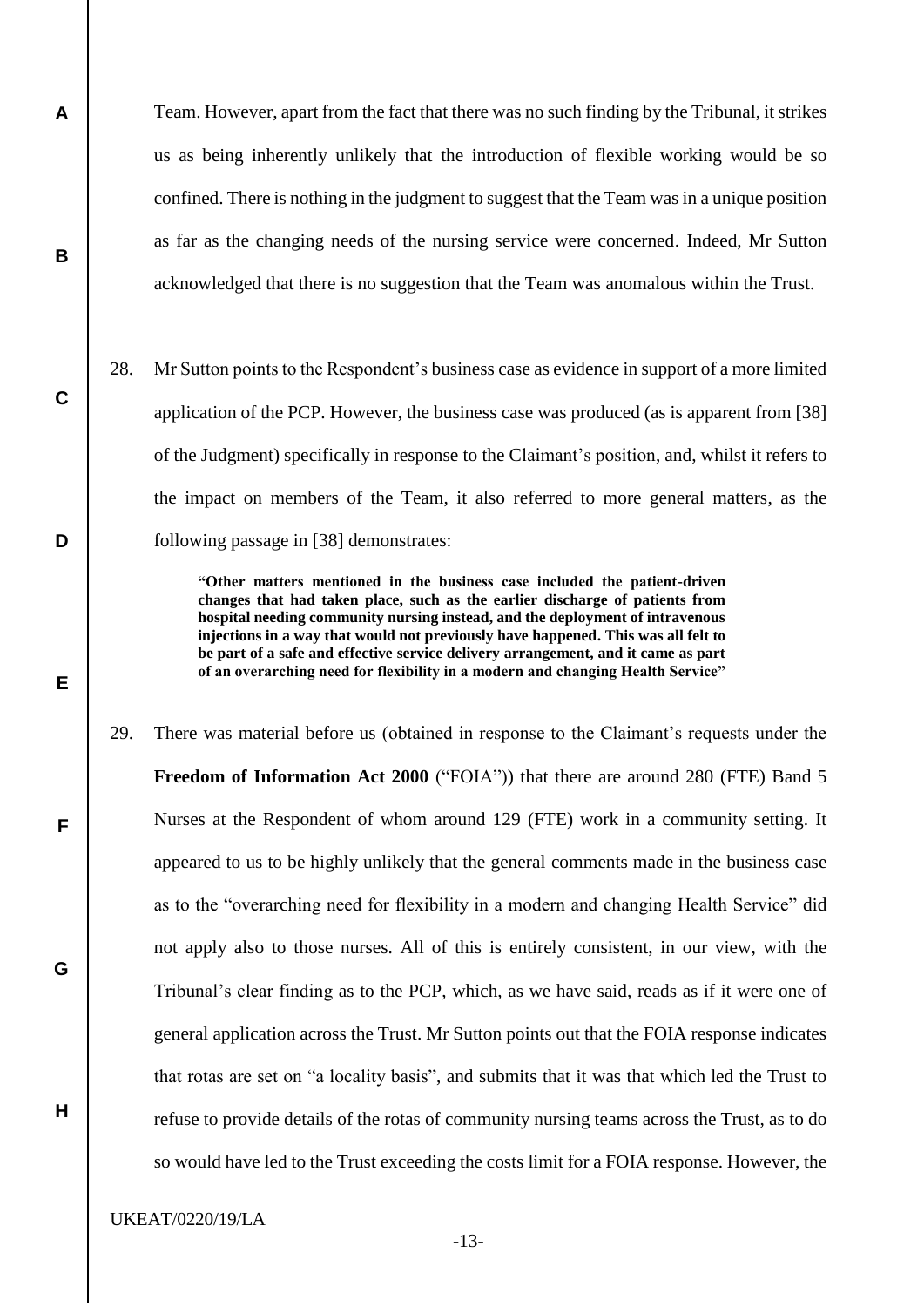fact that rotas are set locally does not mean that there was no requirement across the Trust to work flexibly, including at weekends. That requirement may have been implemented with slight variations across different teams, but that does not negate the fact that the PCP applied across the Trust.

- 30. In these circumstances, logic would dictate that the appropriate pool for comparison is all community nurses at the Trust required to work flexibly. In our judgment, given the terms of the PCP, that is the pool that would satisfy the requirement that it should consist of the group which the PCP affects (or would affect) either positively or negatively, while excluding workers who are not affected by it: see 4.18 of the EHRC Code of Practice and **Essop** at paragraph 41. A pool that only comprised members of the Team would not be appropriate because the PCP was not so confined.
- 31. Mr Sutton does not dispute that the proper approach to identifying the pool is logic-driven. He contends, however, that where the claim has been focused on the Team, the Tribunal cannot be criticised for considering the application of the PCP to that Team. We do not accept that argument for the simple reason that the Claimant did not seek to compare herself with members of the Team; in fact, as the Tribunal noted, the Claimant had, during internal discussions, "asked in fairly strong terms not to be compared with her colleagues, female or male". In her amended grounds of complaint, the Claimant expressly alleged that:

**"17. In applying this PCP they have put me, as a woman, at a particular disadvantage when compared to men on the basis that women are more likely to be child carers than men."**

32. It is right to point out that the Claimant's reason for seeking to avoid a comparison with her team members was that they were not considered to be in a like position in terms of having caring responsibilities for young children or young children with disabilities. However,

UKEAT/0220/19/LA

**A**

**B**

**C**

**D**

**E**

**F**

**G**

**H**

-14-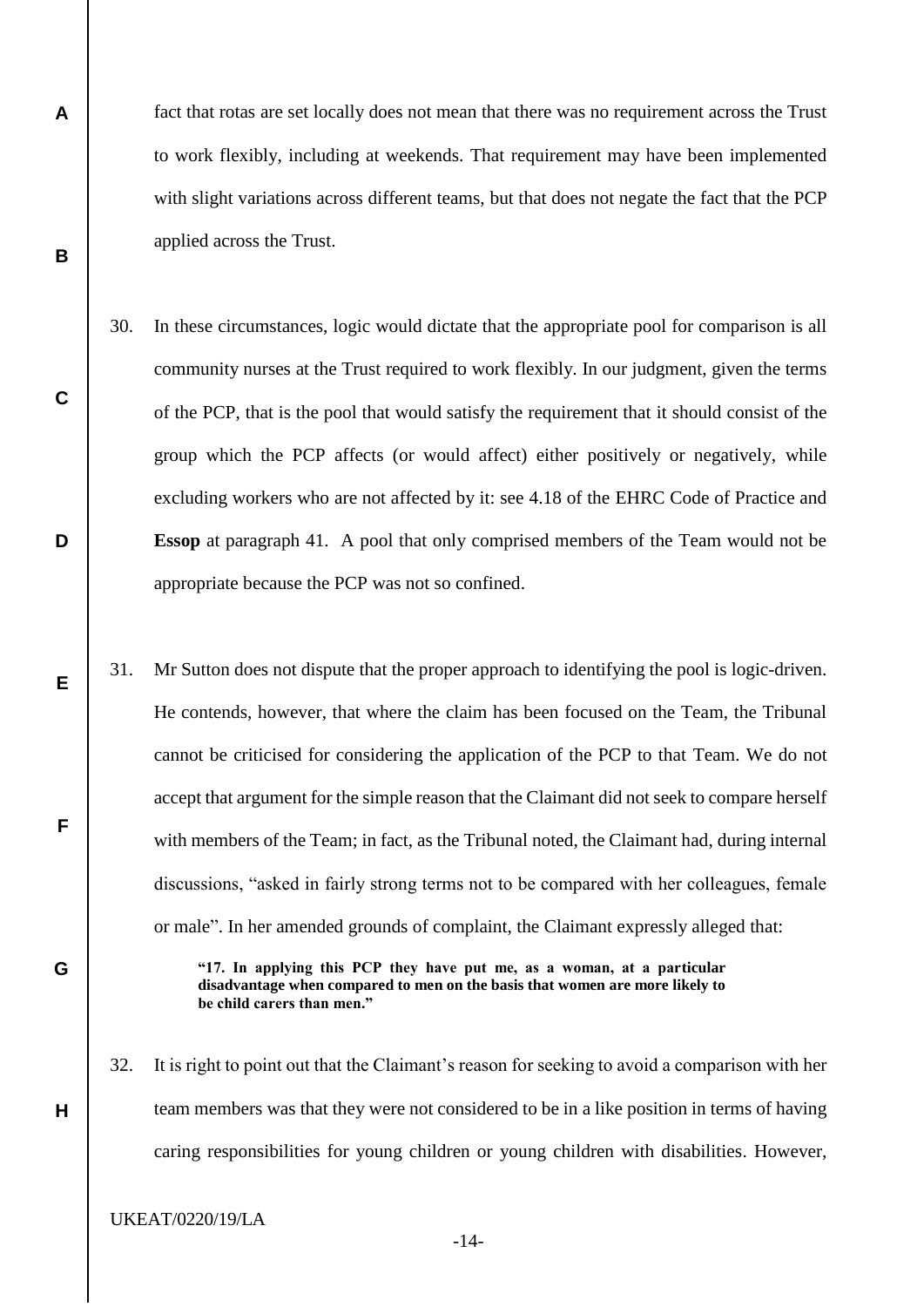irrespective of that reason, the thrust of the Claimant's position was that a comparison with her team members would not be appropriate. That position was consistent with the adoption of a wider pool for comparison, as would appear to be proposed by paragraph 17 of the Claimant's amended grounds. The smaller pool would not only be contrary to the terms of the PCP, it was also, for the reasons given by the Claimant, potentially unrepresentative in terms of childcare responsibilities. Such a pool would not realistically or effectively test the allegation being made: see **Grundy v British Airways plc** [2008] IRLR 74 (CA) at [27].

33. We can deal briefly with Mr Sutton's argument on burden of proof. The submission is that the evidential burden rested with the Claimant to identify an appropriate pool and that she failed to discharge it. He referred us to the case of **Whiffen v Milham Ford Girls' School** [2001] ICR 1023 (CA) and **Dzeidzak v Future Electronics** UKEAT/0270/11/ZT (EAT) (28 February 2012), in which Langstaff P (as he then was) held as follows:

> **"42. We have done our best to summarise an argument that is not, as it seems to us, an easy one, and which, we have to say, we see as somewhat unreal. In this case the matters that would have to be established before there could be any reversal of the burden of proof would be, first, that there was a provision, criterion or practice, secondly, that it disadvantaged women generally, and thirdly, that what was a disadvantage to the general created a particular disadvantage to the individual who was claiming. Only then would the employer be required to justify the provision, criterion or practice, and in that sense the provision as to reversal of the burden of proof makes sense; that is, a burden is on the employer to provide both explanation and justification. Dealing with this particular case, it is plain that the Tribunal never got, nor could ever have got, to the stage of reversing the burden of proof. It was not shown on balance that lateness was a factor, i.e. there was on balance no sufficient evidence that the Claimant had suffered the disadvantage that she would have had to be shown to have suffered under the wording of the Sex Discrimination Act 1975 as an actual disadvantage if she was to be found to have been discriminated against on the grounds of sex. Accordingly, we dismiss that appeal."**

34. A claim of indirect discrimination is not exempt from the burden of proof requirements under s.136, EqA, as Langstaff P's judgment clearly demonstrates. The issue here is whether the Claimant is required specifically to adduce evidence in support of her contention that there was group disadvantage. In our judgment, there is no such requirement

UKEAT/0220/19/LA

**A**

**B**

**C**

**D**

**E**

**F**

**G**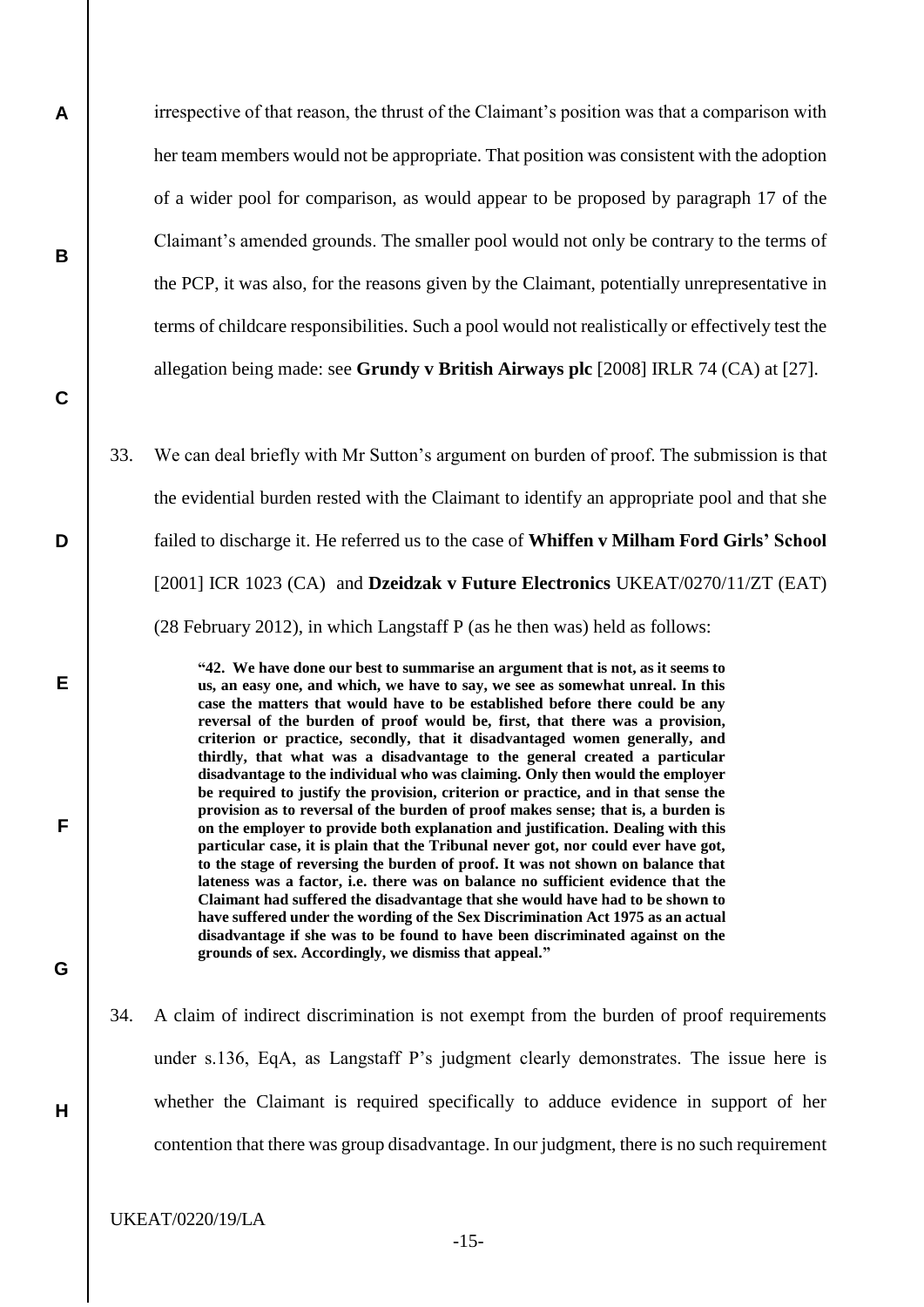# in every case. In **Chief Constable of West Yorkshire Police v Homer** [2012] ICR 704 (SC), Baroness Hale, in considering what was required to establish a claim of indirect discrimination, said as follows:

**"14. Ironically, it is perhaps easier to make the argument under the current formulation of the concept of indirect discrimination, which is now also to be found in the Equality Act 2010 . Previous formulations relied upon disparate impact—so that if there was a significant disparity in the proportion of men affected by a requirement who could comply with it and the proportion of women who could do so, then that constituted indirect discrimination. But, as Mr Allen points out on behalf of Mr Homer, the new formulation was not intended to make it more difficult to establish indirect discrimination: quite the reverse (see the helpful account of Sir Bob Hepple in Equality: The New Legal Framework (2011) , pp 64–68). It was intended to do away with the need for statistical comparisons where no statistics might exist. It was intended to do away with the complexities involved in identifying those who could comply and those who could not and how great the disparity had to be. Now all that is needed is a particular disadvantage when compared with other people who do not share the characteristic in question. It was not intended to lead us to ignore the fact that certain protected characteristics are more likely to be associated with particular disadvantages." (Emphasis added)**

- 35. That particular disadvantage can be established in a number of ways, including by adducing statistical evidence: see **Essop** at [28] and 4.12 of the EHRC Code of Practice. However, as is made clear in **Essop**, the absence of such evidence does not mean that particular disadvantage cannot be shown. As we discuss in considering ground 3 below, the particular disadvantage may be one in respect of which judicial notice may be taken. In that case, there would not be any requirement for actual evidence of disadvantage, and the Claimant would, if judicial notice is taken of the matter asserted, have established a *prima facie* case of particular disadvantage.
- 36. For these reasons, we conclude that the Tribunal did err by limiting the comparison to those in the Team. Having found that the PCP required all community nurses to work flexibly, including weekends, it was incumbent on the Tribunal to identify a pool comprising all persons affected by it. As a matter of logic, that pool was all community nurses.
	- UKEAT/0220/19/LA

**A**

**B**

**C**

**D**

**E**

**F**

**G**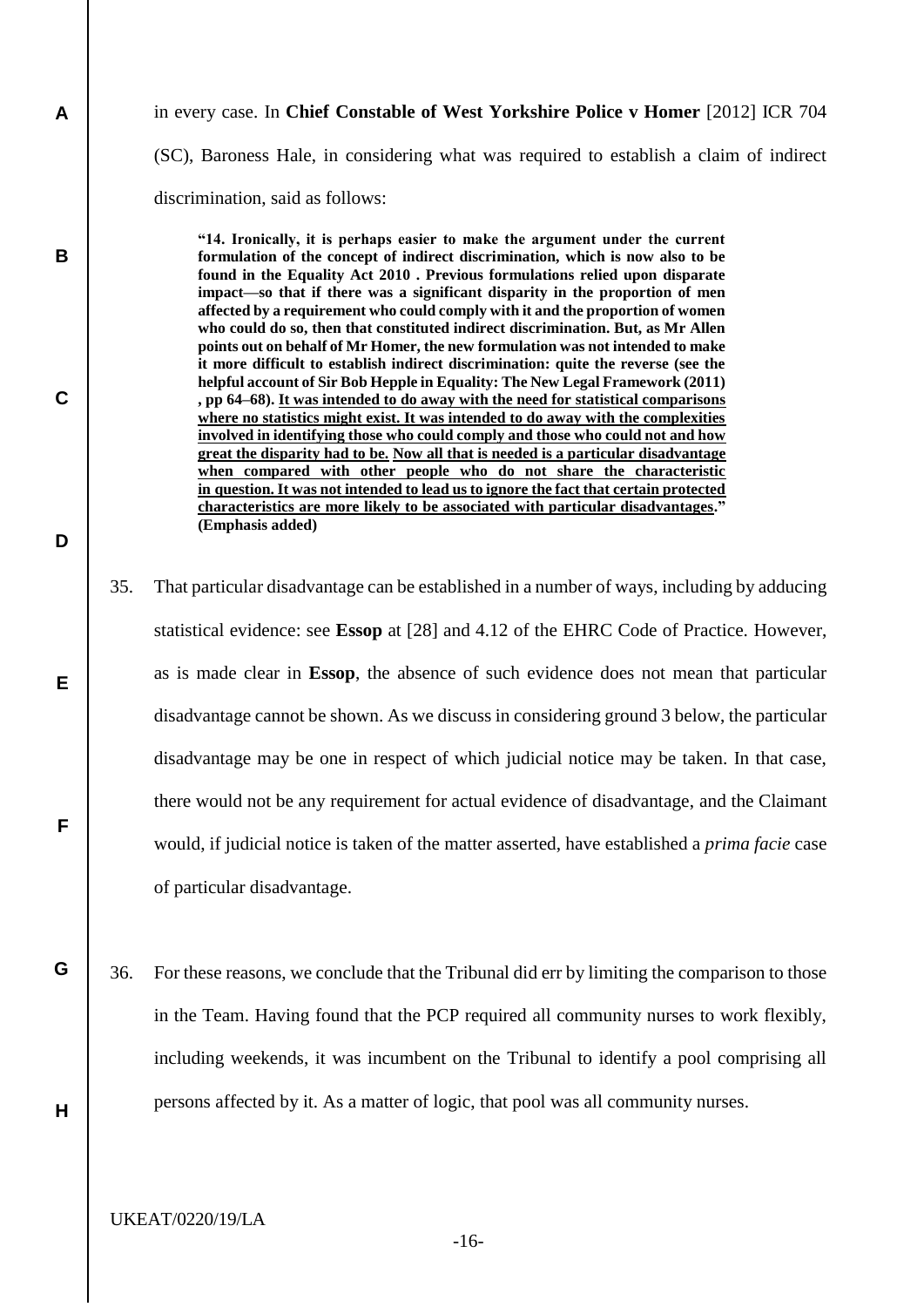## **Ground 3 – Requirement to adduce evidence and Judicial Notice**

*Submissions*

- 37. The Tribunal rejected the Claimant's claim that the PCP put women at a particular disadvantage compared to men on the basis that, "No evidence at all was put before the Tribunal to support this"; and relied upon the fact that all the women in the Team and the sole man were able to comply with the PCP: Judgment at [73].
- 38. Mr Sethi submits that it was an error to require the Claimant to adduce evidence of such disadvantage and that this was a case where the Tribunal ought to have taken judicial notice of the disadvantage to women.
- 39. We were assisted on this ground by the submissions of Ms Darwin on behalf of Working Families. She submits that the Tribunal ought to have taken judicial notice of the fact that women are more likely to suffer a disadvantage as a result of childcare responsibilities than men. Reliance was placed on the evidence of Ms Van Zyl of Working Families to the effect that difficulties for women still persist with evening and weekend working with unpredictable hours presenting particular difficulties. As a specialist tribunal, the employment tribunal should not "sit in blinkers" and should take account of such matters which have been recognised in many other cases up to Supreme Court level. To require evidence of such matters would be to make the bringing of such claims more difficult than it already is; something that would be contrary to the direction of travel in discrimination claims generally. Instead, the focus should be on justification for the employer's actions.

**B**

**C**

**D**

**E**

**F**

**G**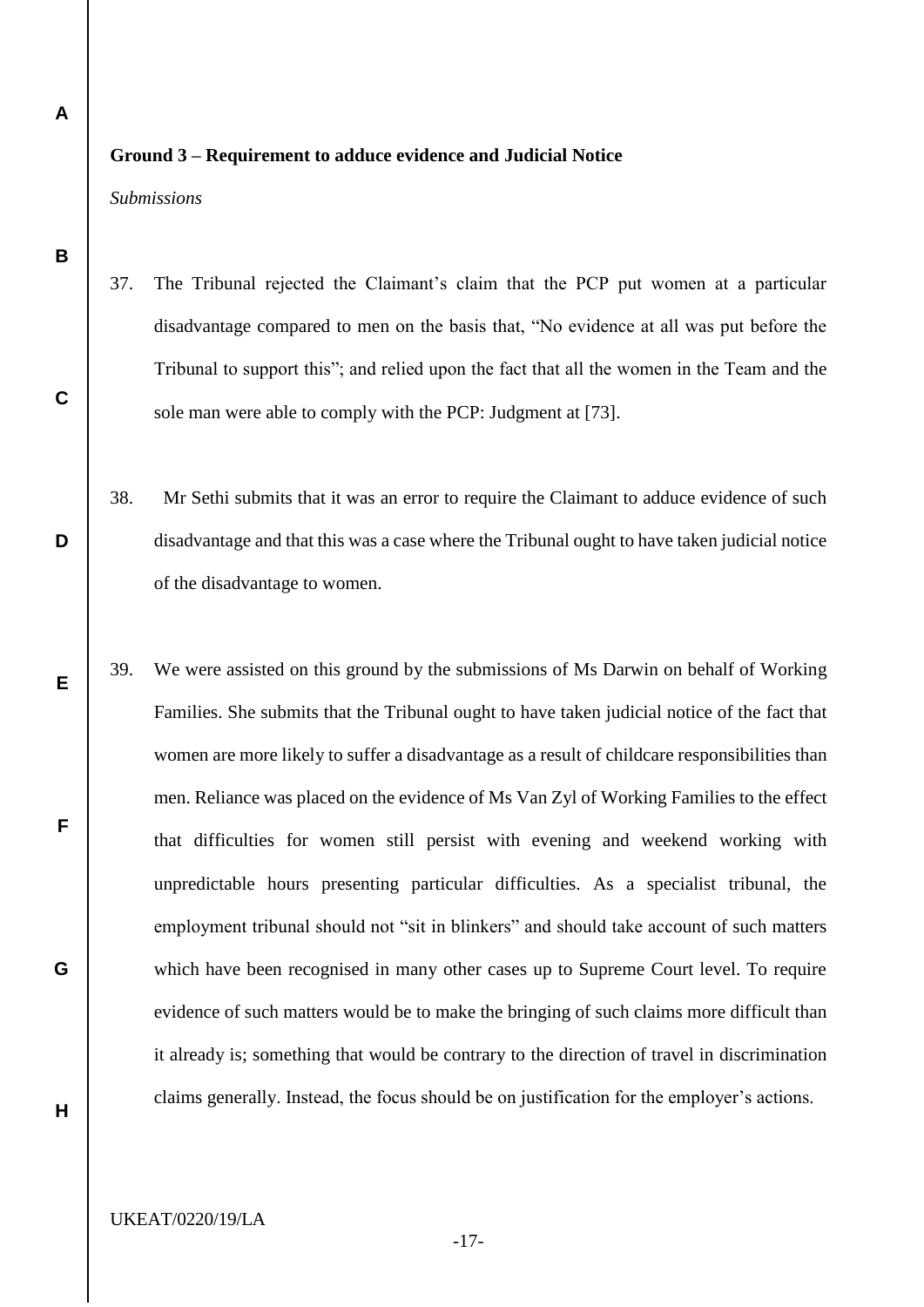**A B C D E** 40. Mr Sutton submits that the approach suggested by Mr Sethi and Ms Darwin is problematic and potentially unfair in that there ought to be, at the very least, a requirement that a party identifies the matter in respect of which judicial notice is to be taken. That was not done here. Furthermore, care needs to be taken in identifying the matter of which judicial notice is expected to be taken. Whilst it is accepted by the Respondent that the majority of child carers in the UK are women, it says that it cannot be assumed that all flexible working requirements are liable to put women at a particular disadvantage for that reason. Mr Sutton points to the circumstances in the present case where all of the women in the Team, including those who had childcare responsibilities, were able to comply. There are many nuances and specific contextual matters that would need to be taken into account before judicial notice could be taken. Care must be taken to avoid moving from "indisputable fact to disputable gloss": per Etherton MR and Beatson LJ in **HM Chief Inspector of Education, Children's Services and Skills v Interim Executive Board of Al-Hijrah School** [2018] IRLR 334 at (CA) [108].

*Discussion*

**F**

**G**

**H**

41. That tribunals can take judicial notice of certain matters is not in dispute. The relevant principles are well-established and are summarised in **Phipson on Evidence** 19<sup>th</sup> Ed ("**Phipson**") at 3-01 to 3-03 and 3-17:

**"3-01**

**No evidence is required of matters which are either (a) formally admitted for the purposes of the trial, or (b) judicially noticed. Admissions are dealt with in Ch.4. Furthermore, estoppels, which are dealt with in Ch.5, can have the effect of rendering proof of certain facts as being unnecessary. 3-02**

**Courts will take judicial notice of the various matters enumerated below. They fall into two broad categories. First, the concept covers matters being so notorious or clearly established or susceptible of demonstration by reference to a readily obtainable and authoritative source that evidence of their existence is unnecessary. Some facts are so notorious or so well established to the knowledge of the court that they may be accepted without further enquiry. Others may be**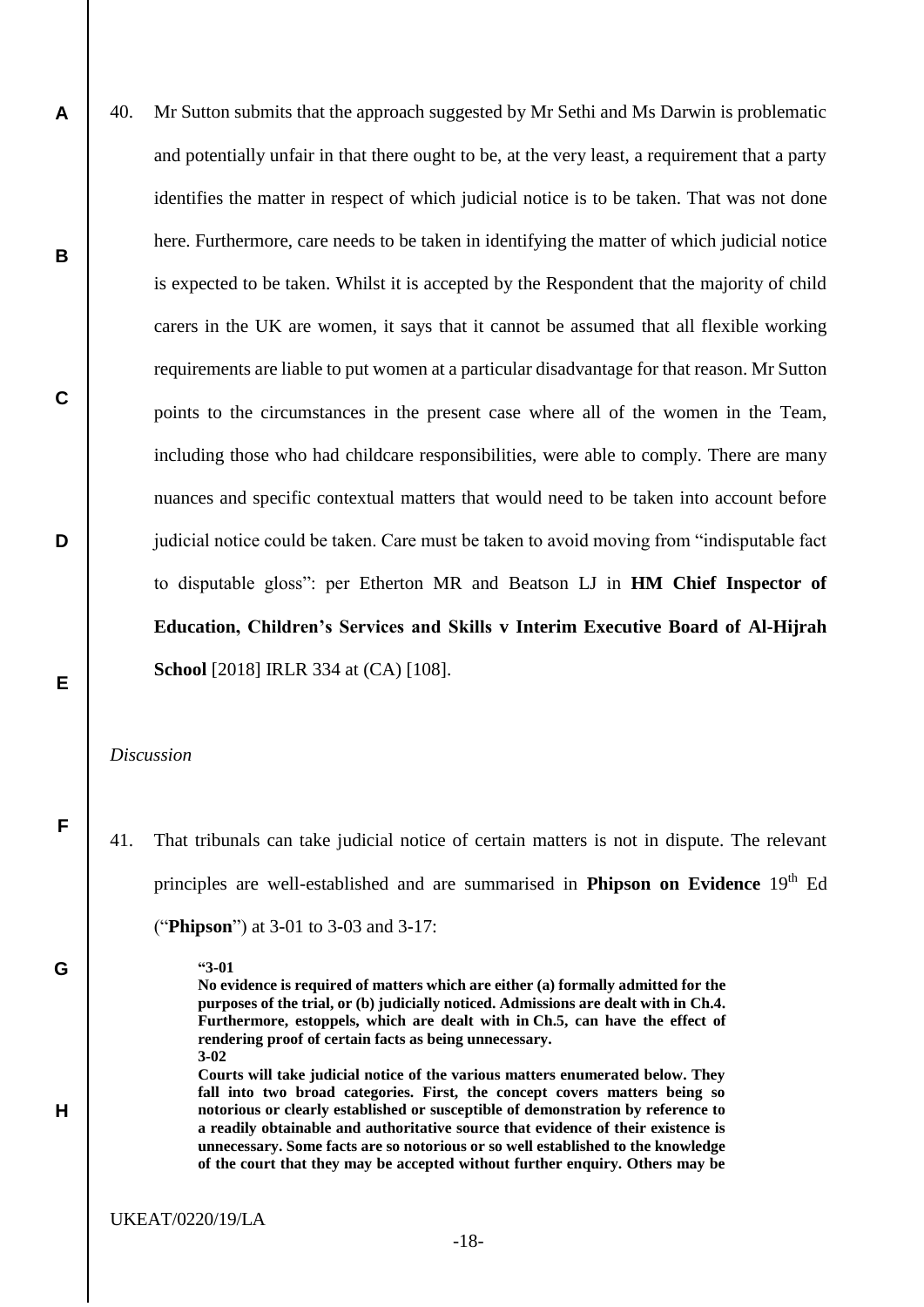**noticed after inquiry, such as after referring to works of reference or other reliable and acceptable sources. Judicial notice can save time and cost, and promote consistency in decision making. Such matters do not require to be pleaded. Secondly, there are numerous statutory provisions which provide for judicial notice to be given of specific matters.**

**The basis and rationale for the two categories are not necessarily the same. The first covers matters which are so notorious or undisputable that it would be a waste of resources to require a party to prove them through evidence. The second category may cover matters which are not so obvious and may in fact be controversial, but the law has stipulated that formal proof is not necessary. Within this second category the effect may be to provide substantive rules of law. 3-03**

**Judicial notice covers the provisions of the law which are not a matter of evidence at all, and the acceptance of facts without admission or proof. The latter may be prescribed by statute in cases where otherwise the courts would not dispense with proof. The doctrine of judicial notice extends to all departments of law, and is not confined to that of evidence. And it applies not only to judges, but also to juries with respect to matters coming within the sphere of their everyday knowledge and experience. Thus, the latter, as well as the former, may be asked to notice, without proof, the meaning of the imputation "frozen snake" in a libel case. Generally, matters directed by statute to be judicially noticed, or which have been so noticed by the well-established practice or precedents of the courts,** *must* **be recognised by the judges; but beyond this, they have a wide discretion and** *may* **notice much which they cannot be required to notice, but also may decline to give judicial notice and require the facts to be proved by evidence. The matters noticeable may include facts which are in issue or relevant to the issue, as well as the contents of documents and their methods of proof; and the notice is in some cases** *conclusive***, and in others (e.g. the genuineness of signatures) merely prima facie and rebuttable. Something which is the subject of judicial notice in one case need not be so in a subsequent case if the basis of its reception was its notoriety, and that notoriety has now passed. The threshold for judicial notice is strict.**

**… 3.17…**

**The party seeking judicial notice of a fact has the burden of convincing the judge (a) that the matter is so notorious as not to be the subject of dispute among reasonable men, or (b) the matter is capable of immediate accurate demonstration by resort to readily accessible sources of indisputable accuracy. …" (Emphasis in original)**

42. From those extracts from **Phipson**, we derive the following principles relevant to the present

case:

**A**

**B**

**C**

**D**

**E**

**F**

**G**

**H**

a. There are two broad categories of matters of which judicial notice may be taken: (i)

facts that "are so notorious or so well established to the knowledge of the court that

they may be accepted without further enquiry"; and (ii) other matters that "may be

noticed after inquiry, such as after referring to works of reference or other reliable and

acceptable sources".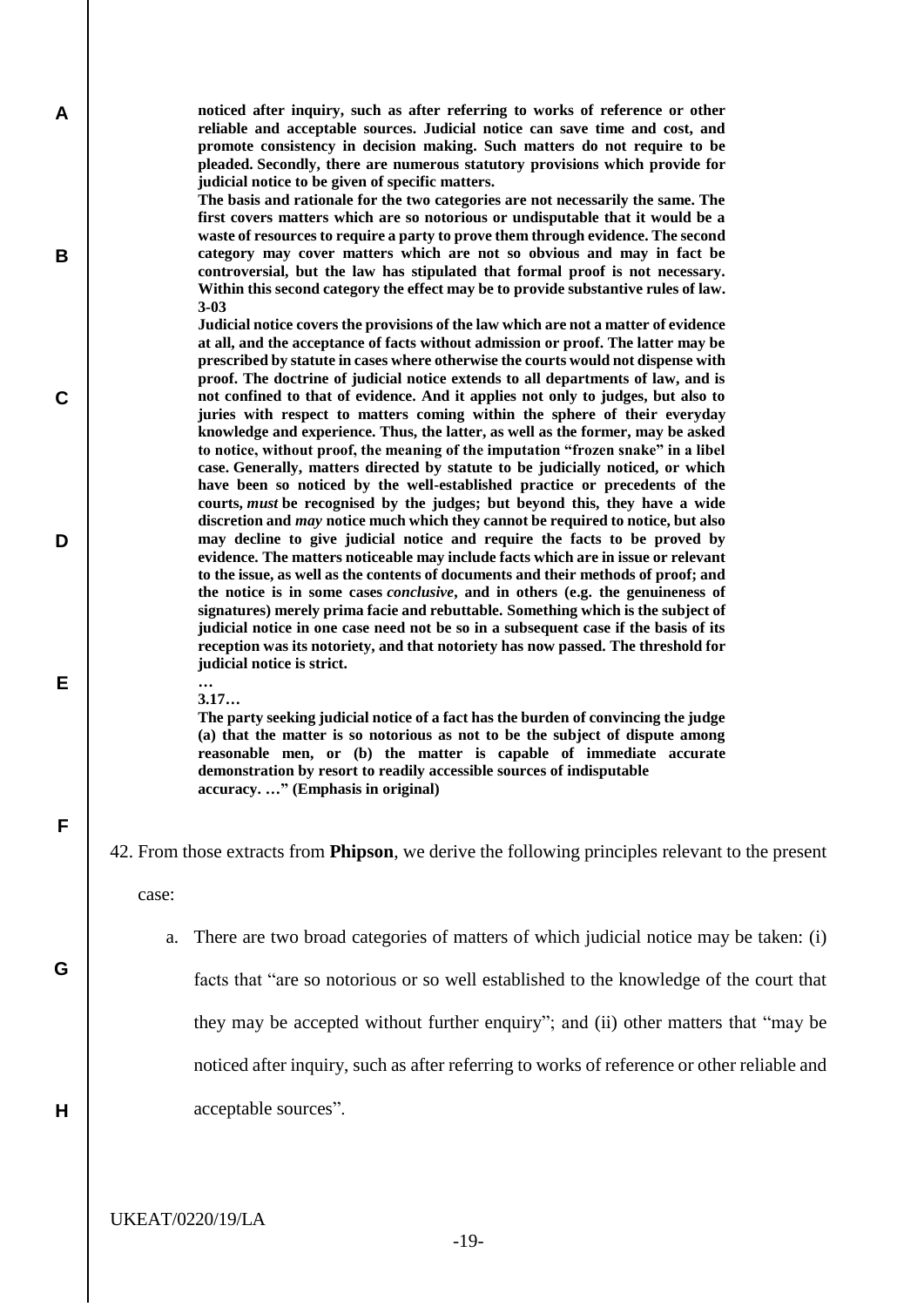- b. The Court *must* take judicial notice of matters directed by statute and of matters that have been "so noticed by the well-established practice or precedents of the courts":
- c. However, beyond that, the Court has a discretion and may or may not take judicial notice of a relevant matter and may require it to be proved in evidence;
- d. The party seeking judicial notice of a fact has the burden of convincing a judge that the matter is one capable of being accepted without further inquiry.
- 43. We were also referred to the decision of the EAT (Soole J) in **Commerzbank AG v Rajput** [2019] ICR 1613 (EAT), in which the issue was whether the tribunal had been correct to infer that in making its promotion decisions, the employer had made certain stereotypical assumptions about women, which it would not have applied to men. In allowing the employer's appeal, Soole J said as follows:

**"79 The existence of stereotypical assumptions may fall within the first category identified in Phipson, i e as a fact "so notorious or so well established to the knowledge of the court that they may be accepted without further enquiry"; or within the second category of matters which may be noticed after enquiry… 80 Furthermore, as I accept, these requirements for judicial notice are to some extent moderated in the case of specialist tribunals, which of course includes employment tribunals; and more particularly those which hear discrimination claims and have a body of knowledge from their experience from hearing and assessing the evidence in such claims. I accept Ms Monaghan's submission that the best source of law for the present question is to be found in the authorities discussed in Harvey under the heading "Use of specialised knowledge by tribunal members" (paras 888— 891) and in particular Hammington's case [1980] ICR 248, Dugdale's case [1977] ICR 48 and Kirton's case [2003] ICR 37. 81 However, I disagree with her submission that a tribunal's use of its experience of stereotypical assumptions falls into the category of knowledge which may be applied in a general way without prior notice to the parties. On the contrary, this is at best specialist knowledge (or at least belief) which, if it is to be relied on for the purpose of drawing inferences about the conscious or unconscious reasoning of the decision-maker, must be disclosed to the parties and their advisers; and to any witness whose decision-making is in question. Without such notice, the employer and its representatives will not be in a position to challenge or test the alleged stereotypical assumption, either as to its general existence or as to its application in the case of the decision-maker. Likewise, a witness must be given the opportunity to answer the suggestion that he or she was influenced by such an assumption. 82 This is all necessary for two interrelated reasons. First, as a matter of basic fairness. Secondly, in order to ensure that, where a case is advanced**

**and/or is being considered by a tribunal on a basis which includes reference to stereotypical assumptions, this is (i) properly tested at each stage, i e the**

**A**

**B**

**C**

**D**

**E**

**F**

**G**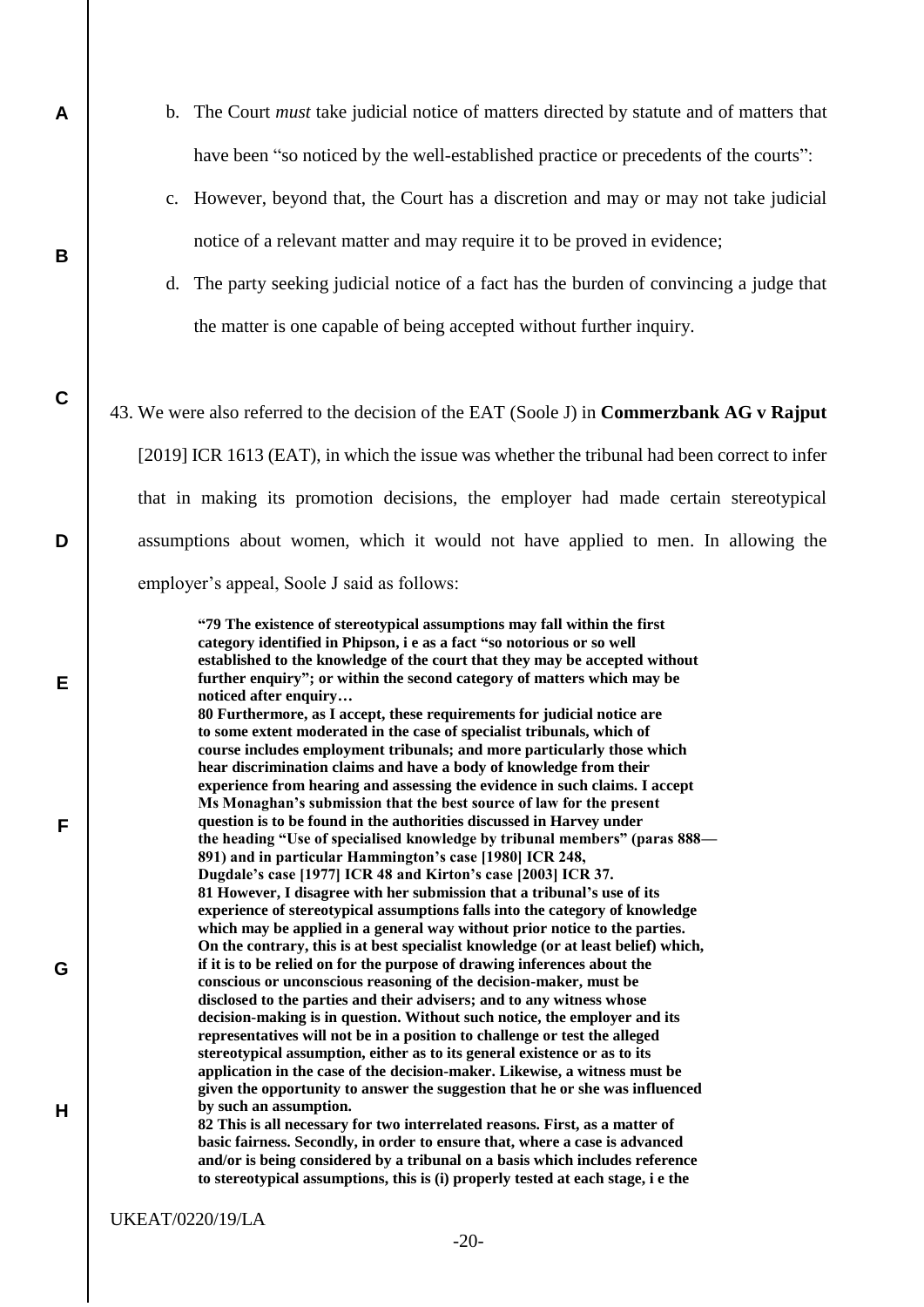**B**

**D**

**E**

**F**

**G**

**H**

**general and the particular; and that (ii) the relevant witness has a proper opportunity to meet the allegation that he or she has acted on discriminatory grounds. For this reason, the requirement of notice applies equally to a case where it is uncontroversial that a particular assumption is often held."**

- 44. The effect of this judgment is that, whilst stereotypical assumptions could be matters of which judicial notice may be taken, the interests of fairness demanded that the tribunal give notice to the parties and their advisers before relying upon such assumptions.
- **C** 45. Mr Sethi contends that judicial notice ought to have been taken of the fact that "women are more likely to be child carers than men". We were taken to a number of cases where that fact was judicially noticed:
	- a. In **London Underground v Edwards (No.2)** [1999] ICR 494 (CA), the Court of Appeal agreed with a submission that the tribunal was "entitled to take into account their own knowledge and experience that the burden of childcare falls upon many more women than men and that a far greater proportion of single parents with care of children are women than men." Potter LJ also stated as follows:

**"24…An industrial tribunal does not sit in blinkers. Its members are selected in order to have a degree of knowledge and expertise in the industrial field generally. The high preponderance of single mothers having care of a child is a matter of common knowledge. Even if the "statistic," i.e., the precise ratio referred to, is less well known, it was in any event apparently discussed at the hearing before the industrial tribunal without doubt or reservation on either side. It thus seems clear to me that, when considering A as a basis for their decision the reliability of the figures with which they were presented, the industrial tribunal were entitled to take the view that the percentage difference represented a minimum rather than a maximum so far as discriminatory effect was concerned."**

b. In **Essop**, Baroness Hale considered that one of the "context factors" relevant to a claim of indirect discrimination may be that "the expectation that women will bear the greater responsibility for caring for the home and family than will men" (at [26]) and at [39], stated as follows:

**"39… There is nothing peculiar to womanhood in taking the larger share of caring responsibilities in a family. Some do and some do not. But (in the context**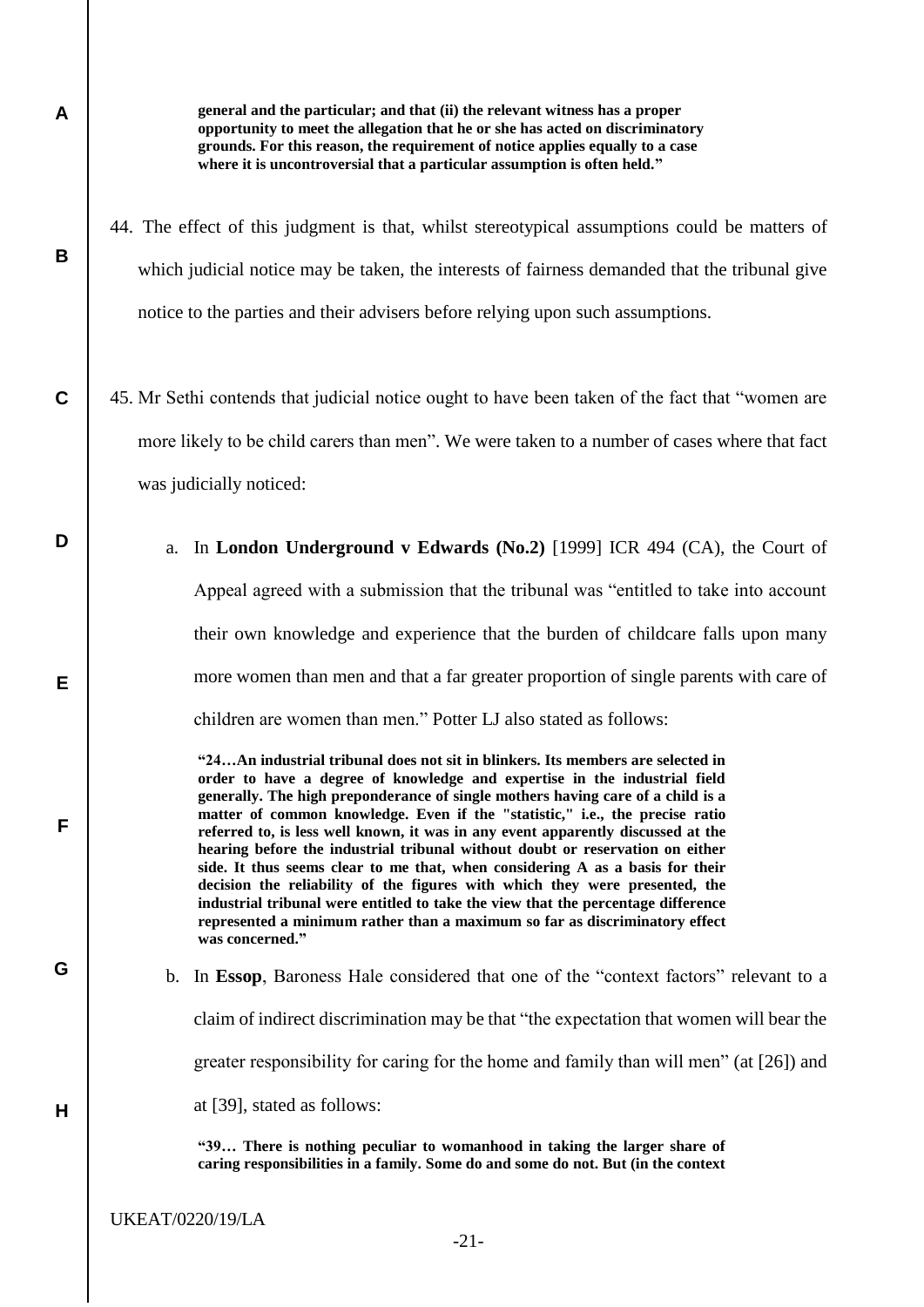| A |                                               | of equal pay) it has been acknowledged that a length of service criterion can have<br>a disparate impact on women because they tend to have shorter service periods<br>as a result of career breaks or later career starts owing from their child care<br>responsibilities: see Wilson v Health and Safety Executive (Equality and Human<br>Rights Commission intervening) [2010] ICR 302, following Cadman v Health and<br>Safety Executive (Equal Opportunities Commission intervening) (Case C-17/05)<br>[2006] ICR 1623; [2006] ECR I-9583" |
|---|-----------------------------------------------|-------------------------------------------------------------------------------------------------------------------------------------------------------------------------------------------------------------------------------------------------------------------------------------------------------------------------------------------------------------------------------------------------------------------------------------------------------------------------------------------------------------------------------------------------|
| B | $\mathbf{c}$ .                                | Similarly, in Chief Constable of West Midlands Police v Blackburn and anor                                                                                                                                                                                                                                                                                                                                                                                                                                                                      |
|   |                                               | [2008] ICR 505 (EAT), the EAT (Elias P) concluded that disparate impact in relation                                                                                                                                                                                                                                                                                                                                                                                                                                                             |
|   |                                               |                                                                                                                                                                                                                                                                                                                                                                                                                                                                                                                                                 |
| C |                                               | to a benefit for night working could be established from the fact that the female                                                                                                                                                                                                                                                                                                                                                                                                                                                               |
|   |                                               | claimants had childcare responsibilities;                                                                                                                                                                                                                                                                                                                                                                                                                                                                                                       |
|   |                                               | d. In Shackleton Garden Centre Ltd v Lowe, UKEAT/0161/10 (EAT) (27 July 2010),                                                                                                                                                                                                                                                                                                                                                                                                                                                                  |
|   |                                               | the EAT (Wilkie J) agreed (at [9] and [10]) that the tribunal had been entitled, "based                                                                                                                                                                                                                                                                                                                                                                                                                                                         |
| D |                                               | on what is now well recognised in industrial and employment circles" to conclude that                                                                                                                                                                                                                                                                                                                                                                                                                                                           |
|   |                                               | " the ability of women to work particular hours is substantially restricted because                                                                                                                                                                                                                                                                                                                                                                                                                                                             |
|   |                                               | of those child care commitments in contrast to that of men".                                                                                                                                                                                                                                                                                                                                                                                                                                                                                    |
| Е |                                               | e. Finally, in Cumming v British Airways Plc UKEAT/0337/19/JOJ (EAT) (22                                                                                                                                                                                                                                                                                                                                                                                                                                                                        |
|   |                                               | January 2021), the EAT (HHJ Shanks) stated that:                                                                                                                                                                                                                                                                                                                                                                                                                                                                                                |
|   |                                               | "12in the light of Lady Hale's observations [in Essop], I do not think that there<br>was any need for evidence to show that female cabin crew (like any other group<br>of females) bear the bulk of child care responsibilities".                                                                                                                                                                                                                                                                                                               |
| F | 46. Two points emerge from these authorities: |                                                                                                                                                                                                                                                                                                                                                                                                                                                                                                                                                 |
|   | a.                                            | First, the fact that women bear the greater burden of childcare responsibilities than                                                                                                                                                                                                                                                                                                                                                                                                                                                           |
|   |                                               | men and that this can limit their ability to work certain hours is a matter in respect of                                                                                                                                                                                                                                                                                                                                                                                                                                                       |
| G |                                               | which judicial notice has been taken without further inquiry on several occasions. We                                                                                                                                                                                                                                                                                                                                                                                                                                                           |
|   |                                               | refer to this fact as "the childcare disparity";                                                                                                                                                                                                                                                                                                                                                                                                                                                                                                |
|   | b.                                            | Whilst the childcare disparity is not a matter directed by statute to be taken into                                                                                                                                                                                                                                                                                                                                                                                                                                                             |
| Н |                                               | account, it is one that has been noticed by Courts at all levels for many years. As such,                                                                                                                                                                                                                                                                                                                                                                                                                                                       |
|   |                                               |                                                                                                                                                                                                                                                                                                                                                                                                                                                                                                                                                 |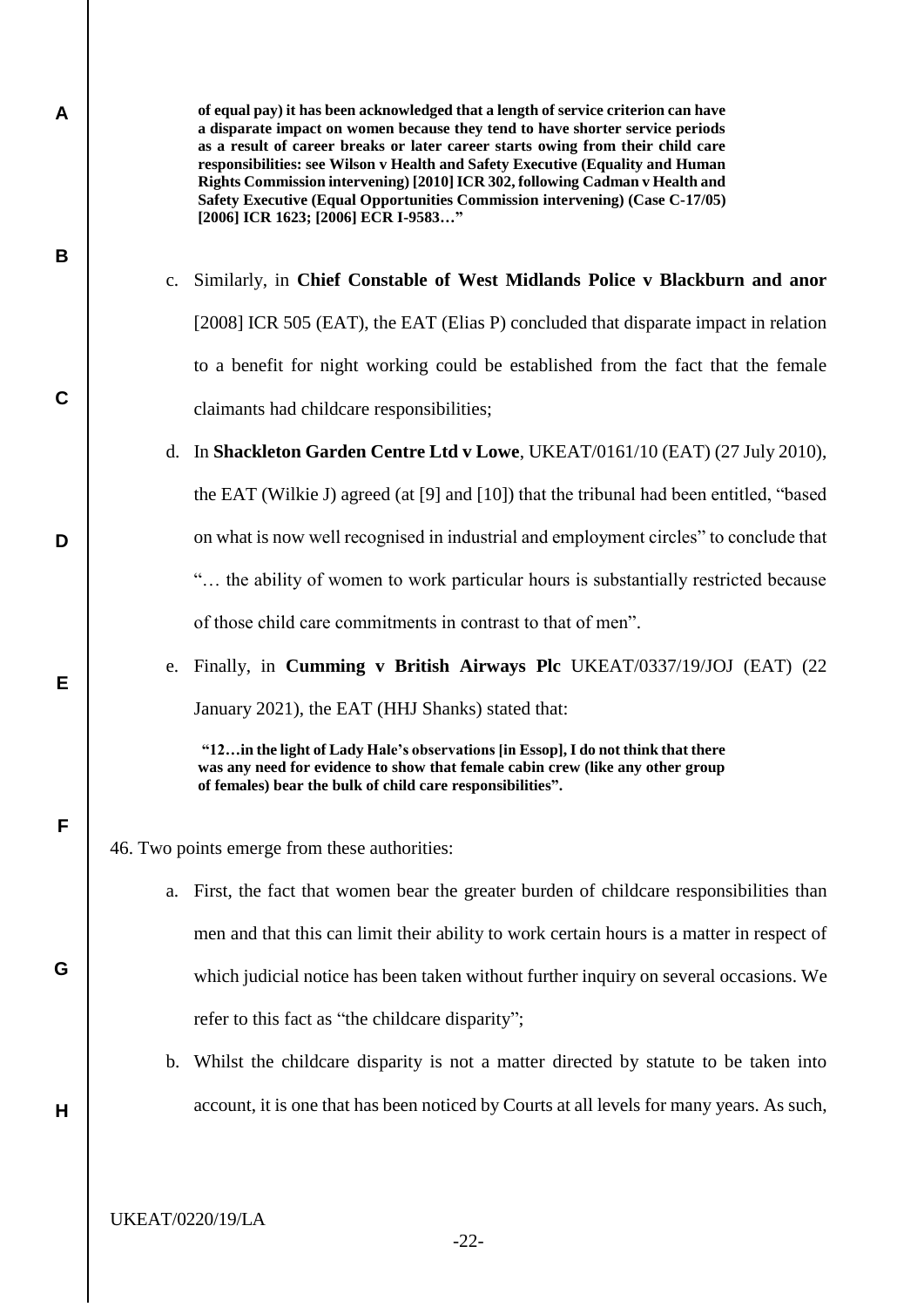it falls into the category of matters that, according to **Phipson**, a tribunal *must* take into account if relevant.

- 47. That is not to say that the matter is set in stone: many societal norms and expectations change over time, and what may have been apt for judicial notice some years ago may not be so now. However, that does not apply to the childcare disparity. Whilst things might have progressed somewhat in that men do now bear a greater proportion of child caring responsibilities than they did decades ago, the position is still far from equal. The assumptions made and relied upon in the authorities above are still very much supported by the evidence presented to us of current disparities between men and women in relation to the burden of childcare.
	- 48. Should the Tribunal in the present case have taken judicial notice of the childcare disparity? The first point made by Mr Sutton is that this is not a matter that was raised before the Tribunal, and that to expect the Tribunal to take judicial notice in such circumstances would result in the Tribunal descending into the arena. We are sympathetic to the notion that if a party seeks to rely upon a matter in respect of which judicial notice is to be taken, then it should identify that matter up front. There are several reasons for taking that approach:
		- a. First, it seems to us to be consistent with the principle, which was not disputed, that the burden in terms of establishing that a matter is capable of being judicially noticed lies with the party seeking to rely upon it.
		- b. Second, it is preferable that all parties and the Tribunal are aware of precisely what it is that should be judicially noticed. Whilst the childcare disparity is uncontroversial and accepted by the Respondent, other related matters are not. For example, it is not accepted that the childcare disparity necessarily means that *any* requirement to work flexibly will put women at a disadvantage compared to men. Flexible working can

UKEAT/0220/19/LA

**A**

**B**

**C**

**D**

**E**

**F**

**G**

**H**

-23-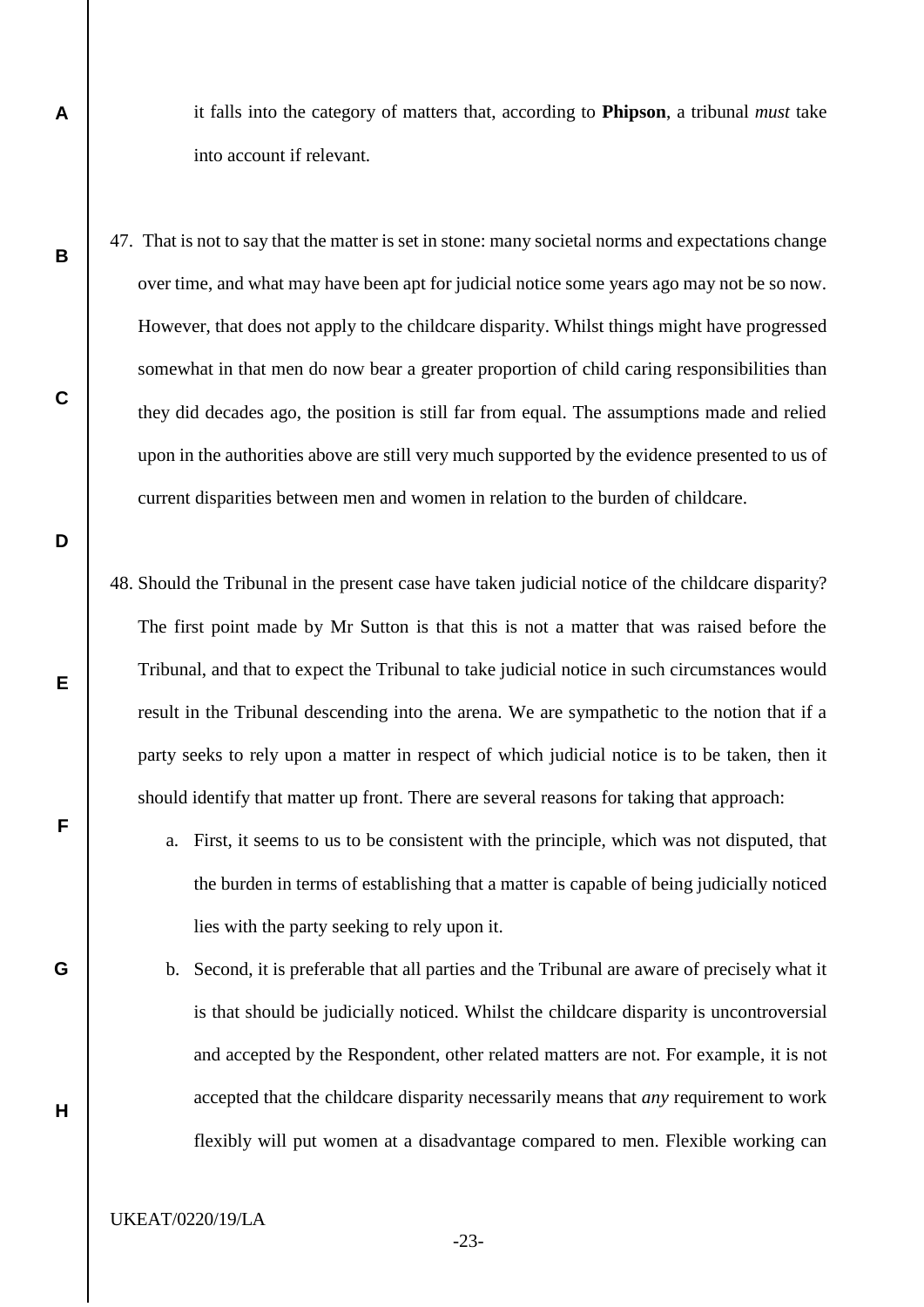mean different things in different contexts. Some types of flexible working, e.g. the ability to work any seven-hour period between the hours of 8am and 6pm, might even be considered advantageous by some with childcare responsibilities. It seems to us that giving advance notice of the matters sought to be relied upon would reduce the scope for disagreement later. A matter in respect of which judicial notice may be taken, by its very nature, ought to be one that is uncontroversial. The fact that it is not might cast doubt on whether it really is so notorious and well-established that it can be accepted without further inquiry.

- c. It is in the interests of fairness that the other party be given an opportunity to respond and comment. The Tribunal would be entitled to take judicial notice of a matter, notwithstanding any objection by the opposing party, if it is satisfied that that is warranted. However, the Tribunal may well be better placed to make that assessment once it has heard any argument to the contrary.
- d. However, that does not mean that a party needs to plead the term "judicial notice" expressly in order for adequate notice to have been given. Depending on the context, the nature of the claim and, if relevant, the specialist nature of the tribunal, it might suffice if the allegation being made contains an assertion that could be established by evidence or by the taking of judicial notice. In a claim of indirect discrimination, an assertion that a particular PCP puts women at a disadvantage because of their childcare responsibilities as compared to men, would be sufficient, in our view, to identify a matter in respect of which judicial notice could be taken. The childcare disparity is very well-established. It is frequently referred to in the authorities (see above) and is also referred to in the EHRC Code of Practice, which the Tribunal is obliged to take into account. As such, there is little need for more to be said by way of pleading. Furthermore, as a specialist employment tribunal, the childcare disparity

UKEAT/0220/19/LA

**A**

**B**

**C**

**D**

**E**

**F**

**G**

**H**

-24-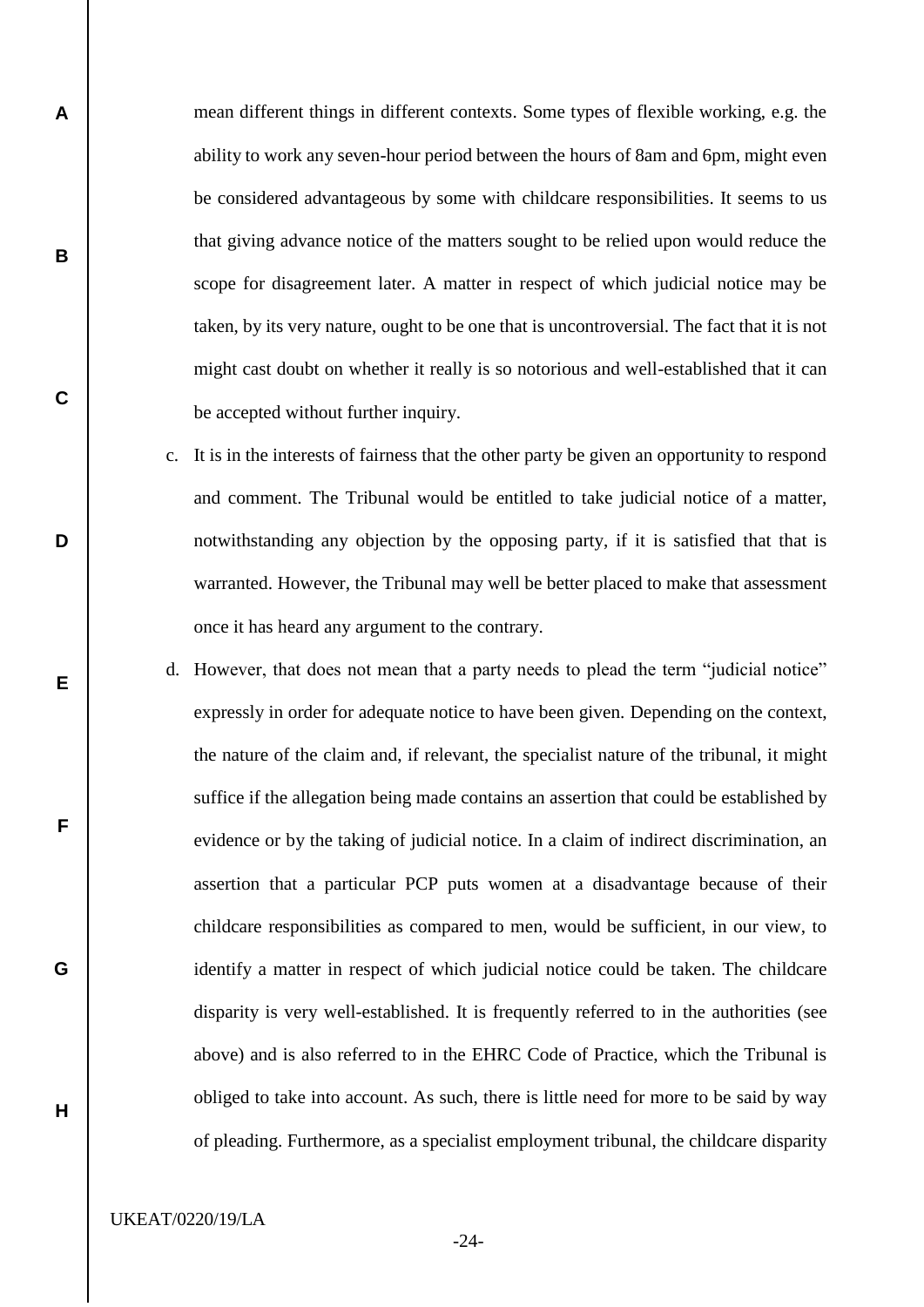is a matter that falls within the scope of its specialist expert knowledge and can be taken into account without more. We consider that approach to be consistent with the general direction of travel of making it easier for litigants to establish claims of indirect discrimination, and the fact that claims are often brought by litigants in person, who may be aware of the childcare disparity, but who may have no knowledge of the principles relating to judicial notice.

- e. The Claimant and the Intervenor appeared to go further in suggesting that the Tribunal was bound to take judicial notice of the childcare disparity even where there is no notice of the issue. Ms Darwin relied upon the extract from **Phipson** in which it is said that in respect of matters noticed in precedents, the Court *must* take judicial notice and has no discretion not to do so. However, that does not, in our judgment, require a Tribunal to be constantly on the lookout for things that might be amenable to being judicially noticed even if not identified by the parties expressly or implicitly in their case. As Mr Sutton submitted, the Tribunal cannot be treated as a "repository of knowledge" that will rush to the aid of a party whose case lacks clarity or would otherwise flounder for want of evidence.
- 49. In the present case, the Claimant had expressly pleaded at paragraph 17 of her claim that the PCP put her, "as a woman, at a particular disadvantage when compared to men on the basis that women are more likely to be child carers than men". The Respondent pleaded in reply that the PCP did not put the Claimant at a disadvantage but did not specifically address the more general case about women being disadvantaged. In our judgment, that pleaded case provides sufficient notice of the issue in respect of which judicial notice is invited: the Tribunal was expressly being asked to find that women are more likely to be child carers than men and that this put women in general, and the Claimant specifically, at a disadvantage in

UKEAT/0220/19/LA

**A**

**B**

**C**

**D**

**E**

**F**

**G**

**H**

-25-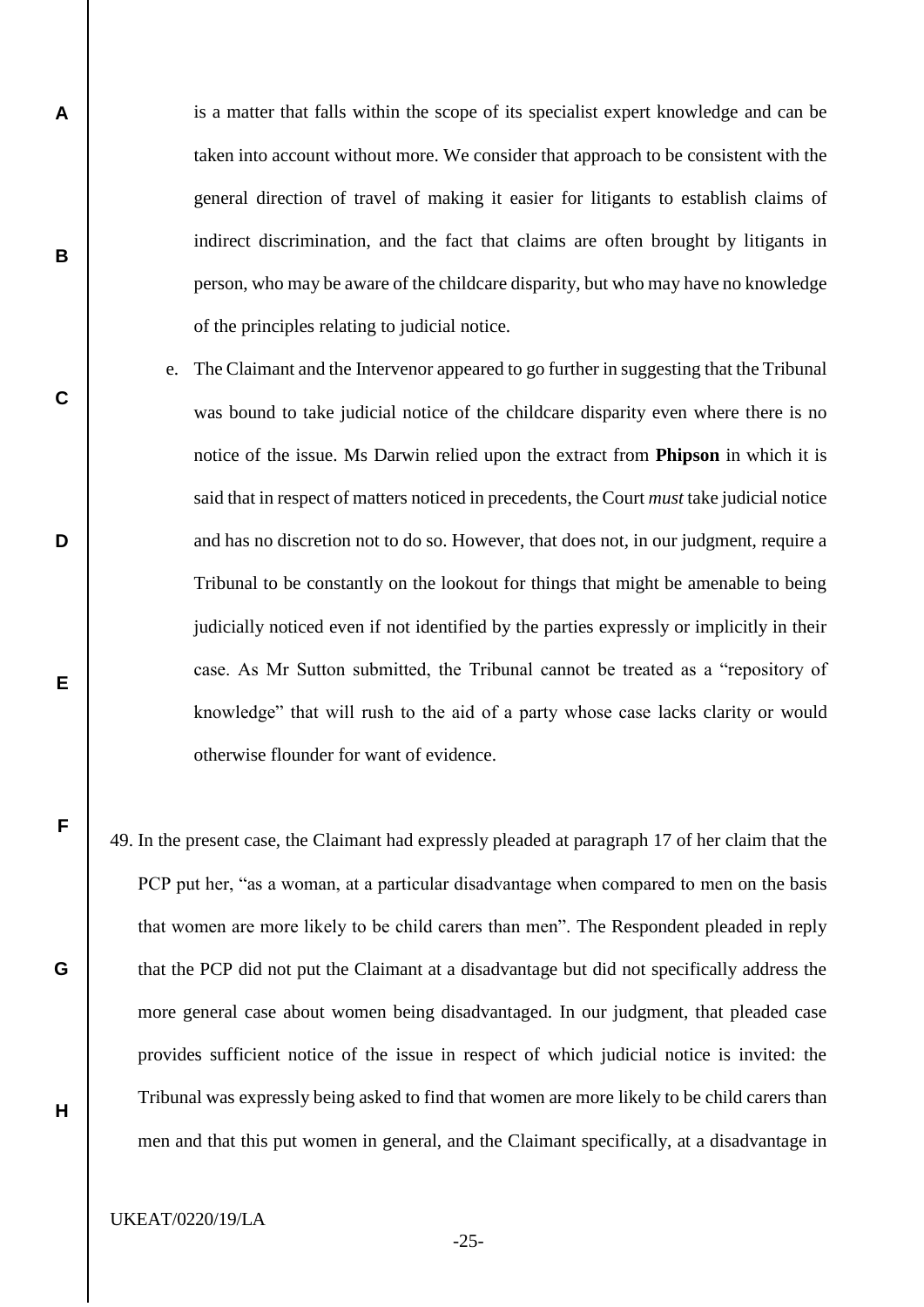the context of being required to work flexibly. The Tribunal erred in not taking account of it and in treating the Claimant's case as unsupported by evidence. The childcare disparity is so well known in the context of indirect discrimination claims and so often the subject of judicial notice in other cases that it was incumbent on the Tribunal, in the circumstances, to take notice of it here.

50. However, taking judicial notice of the childcare disparity does not necessarily mean that the group disadvantage is made out. Whether or not it is will depend on the interrelationship between the general position that is the result of the childcare disparity and the particular PCP in question. The childcare disparity means that women are more likely to find it difficult to work certain hours (e.g. nights) or changeable hours (where the changes are dictated by the employer) than men because of childcare responsibilities. If the PCP requires working to such arrangements, then the group disadvantage would be highly likely to follow from taking judicial notice of the childcare disparity. However, if the PCP as to flexible working requires working any period of 8 hours within a fixed window or involves some other arrangement that might not necessarily be more difficult for those with childcare responsibilities, then it would be open to the Tribunal to conclude that the group disadvantage is not made out. Judicial notice enables a fact to be established without specific evidence. However, that fact might not be sufficient on its own to establish the cause of action being relied upon. As is so often the case, the specific circumstances will have to be considered and one needs to guard against moving from an "indisputable fact" (of which judicial notice may be taken) to a "disputable gloss" (which may not be apt for judicial notice): see **HM Chief Inspector of Education, Children's Services and Skills v Interim Executive Board of Al-Hijrah School** [2018] IRLR 334 (CA) at para 108. Taking judicial notice of the childcare disparity

**A**

**B**

**C**

**D**

**E**

**F**

**G**

**H**

UKEAT/0220/19/LA

-26-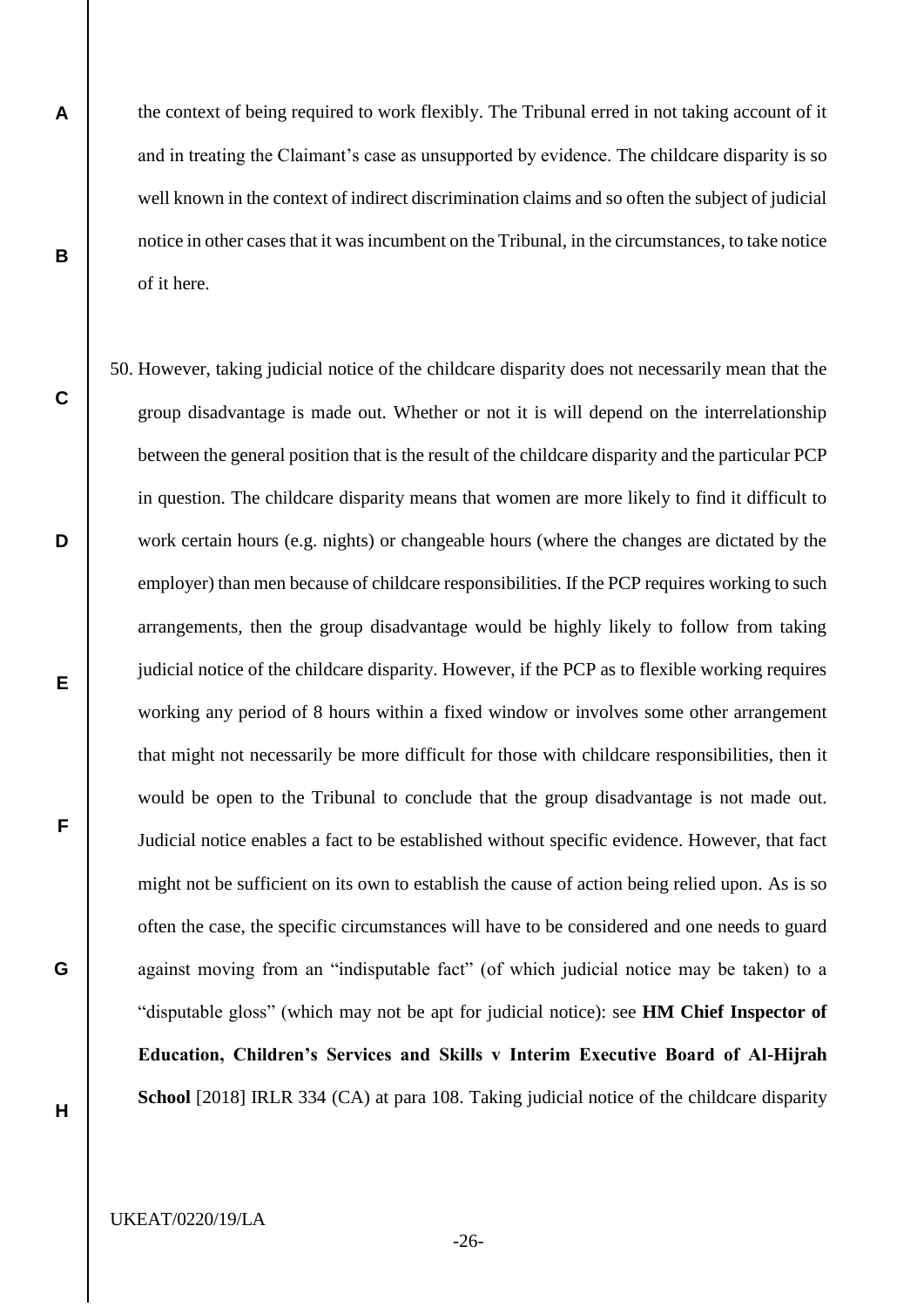does not lead inexorably to the conclusion that any form of flexible working puts or would put women at a particular disadvantage.

- **B** 51. We therefore reject Ms Darwin's contention that taking judicial notice of the childcare disparity should invariably result in the group disadvantage being made out with the question for the Tribunal simply being one of justification. Such a blanket approach could give rise to unfairness and illogical outcomes. Where, for example, an arrangement is, on analysis, generally favourable to those with childcare responsibilities, it would be incongruous to treat that arrangement as nevertheless giving rise to group disadvantage falling to be justified.
	- 52. In the present case, the PCP was to work flexibly, including at weekends. It is apparent from the Tribunal's findings that the 'flexibility' expected here was that community nurses would work on other days as and when required by the Trust: see e.g. paragraphs 28, 32 and 39 of the Judgment. This was not, therefore, an arrangement whereby the nurses had any flexibility to choose working hours or days within certain parameters. As such, this is one of those cases where the relationship between the childcare disparity and the PCP in question is likely to result in group disadvantage being made out. Indeed, it can be said that the PCP was one that was inherently more likely to produce a detrimental effect, which disproportionately affected women: see **Ministry of Defence v DeBique** [2010] IRLR 471 (EAT) at [146].
		- 53. Mr Sutton sought to emphasise that the Claimant's difficulties were not insurmountable given that the Respondent sought to give her as much notice of changes as possible, and that her husband was available at weekends to help. However, we agree with Ms Darwin that that is to misunderstand what is meant by disadvantage in this context. It does not need to be impossible for an employee to comply with a requirement before there is a disadvantage. The

UKEAT/0220/19/LA

**A**

**C**

**D**

**E**

**F**

**G**

**H**

-27-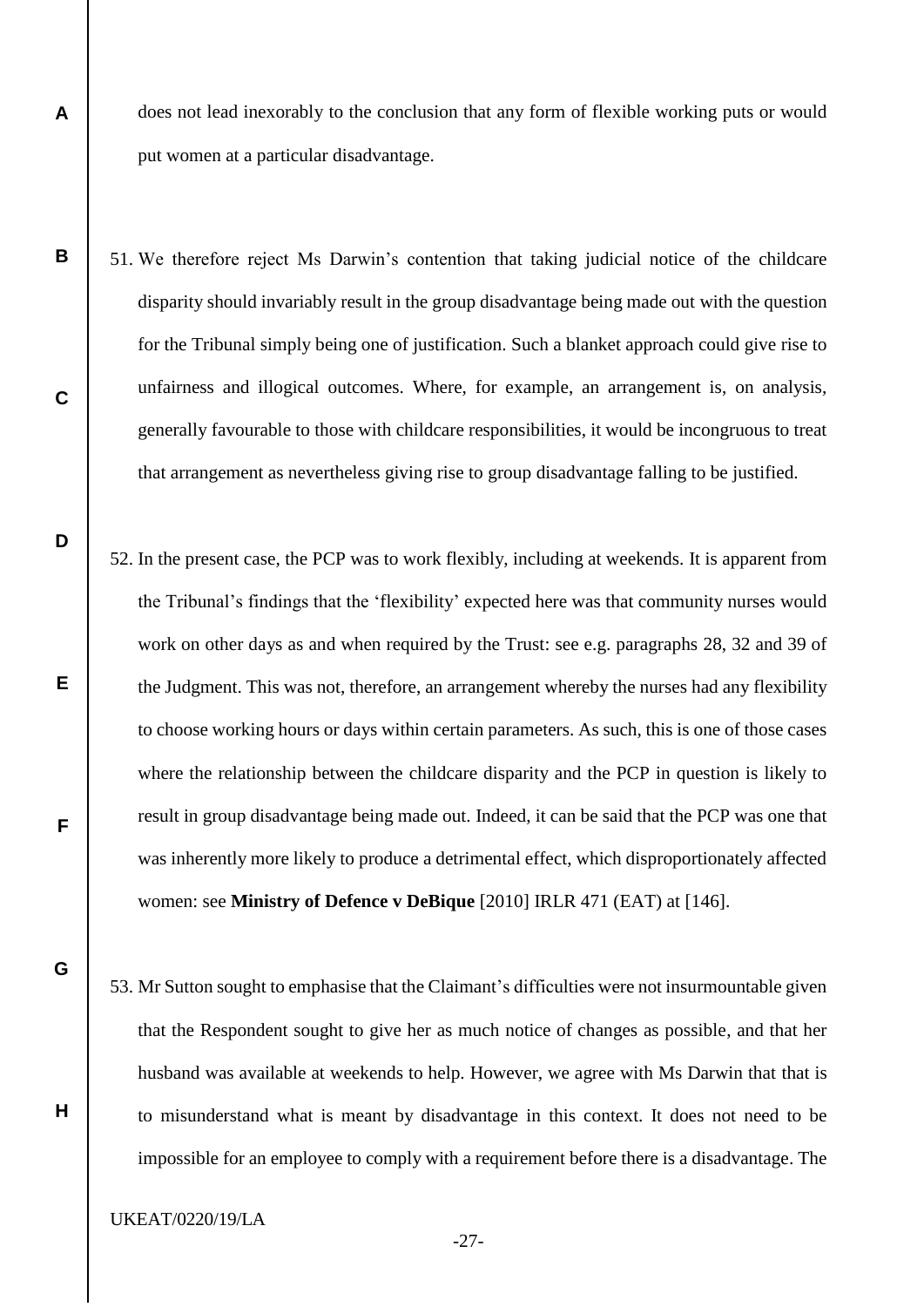fact that compliance is possible but with real difficulty, or with additional arrangements having to be made, or by shifting the childcare burden on to another, can still mean that there is a disadvantage.

54. The other basis on which it is said the Tribunal erred is that it failed to consider that the Claimant's disadvantage itself provided some support for group disadvantage. Reliance was placed on the decision of HHJ Richardson in **Games v University of Kent** [2015] IRLR 202 (EAT), in which the issue was whether it was necessary to adduce statistical evidence to establish particular disadvantage. At para 41, HHJ Richardson, having referred to Baroness Hale's judgment in **Homer**, said as follows:

> **"41. It follows that it was not necessary for the claimant, in order to establish particular disadvantage to himself and his group, to be able to prove his case by the provision of relevant statistics. These, if they exist, would be important material. But the claimant's own evidence, or evidence of others in the group, or both, might suffice. This is, we think, as it should be: the experience of those who belong to groups sharing protected characteristics is important material for a court or tribunal to consider. They may be able to provide compelling evidence of disadvantage even if there are no statistics at all. A court or tribunal is, of course, not bound to accept such evidence. It should, however, evaluate it in the normal way, reaching conclusions as to its honesty and reliability, and making findings of fact to the extent that it accepts the evidence."**

55. Ms Darwin submits that, similarly, the Tribunal in the present case could have extrapolated from the accepted disadvantage to the Claimant to find that group disadvantage was established. We do not agree that the effect of the decision in **Games** is that a claimant need only adduce evidence of her own disadvantage in order to make out group disadvantage. The latter is not inextricably linked to the former. The Claimant's disadvantage might provide support for the contention that there is group disadvantage, and such evidence (as the EAT stated in **Games**) will be important material for the Tribunal to consider. However, whether or not the Tribunal is able to conclude that there was group disadvantage in such circumstances will depend not only on the quality and reliability of the evidence in question, but also on whether any meaningful conclusions about the group picture may be drawn from

UKEAT/0220/19/LA

**A**

**B**

**C**

**D**

**E**

**F**

**G**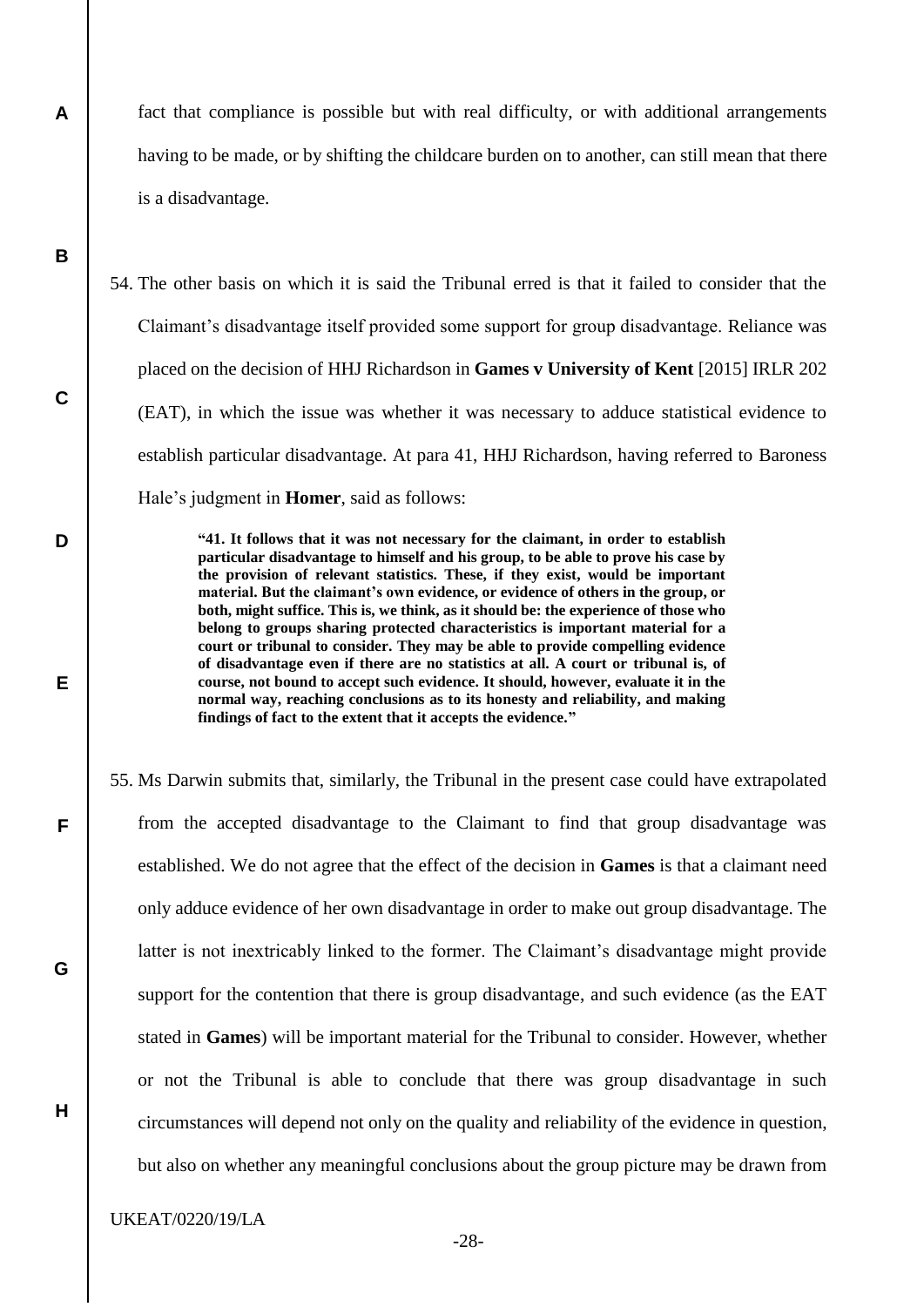- it. That may not be the case where, for example, the individual's disadvantage arises in circumstances that are unusual or unique to the Claimant, and which do not exist in or are not comparable to those of the wider group.
- 56. In summary, when considering whether there is group disadvantage in a claim of indirect discrimination, tribunals should bear in mind that particular disadvantage can be established in one of several ways, including the following:
	- a. There may be statistical or other tangible evidence of disadvantage. However, the absence of such evidence should not usually result in the claim of indirect discrimination (and of group disadvantage in particular) being rejected *in limine*;
	- b. Group disadvantage may be inferred from the fact that there is a particular disadvantage in the individual case. Whether or not that is so will depend on the facts, including the nature of the PCP and the disadvantage faced. Clearly, it may be more difficult to extrapolate from the particular to the general in this way when the disadvantage to the individual is because of a unique or highly unusual set of circumstances that may not be the same as those with whom the protected characteristic is shared;
	- c. The disadvantage may be inherent in the PCP in question; and/or
	- d. The disadvantage may be established having regard to matters, such as the childcare disparity, of which judicial notice should be taken. Once again, whether or not that is so will depend on the nature of the PCP and how it relates to the matter in respect of which judicial notice is to be taken.
- 57. In the present case, the Tribunal did not consider any of (b), (c) or (d) and instead dismissed the claim of indirect discrimination because of the lack of direct evidence of group

UKEAT/0220/19/LA

**A**

**B**

**C**

**D**

**E**

**F**

**G**

**H**

-29-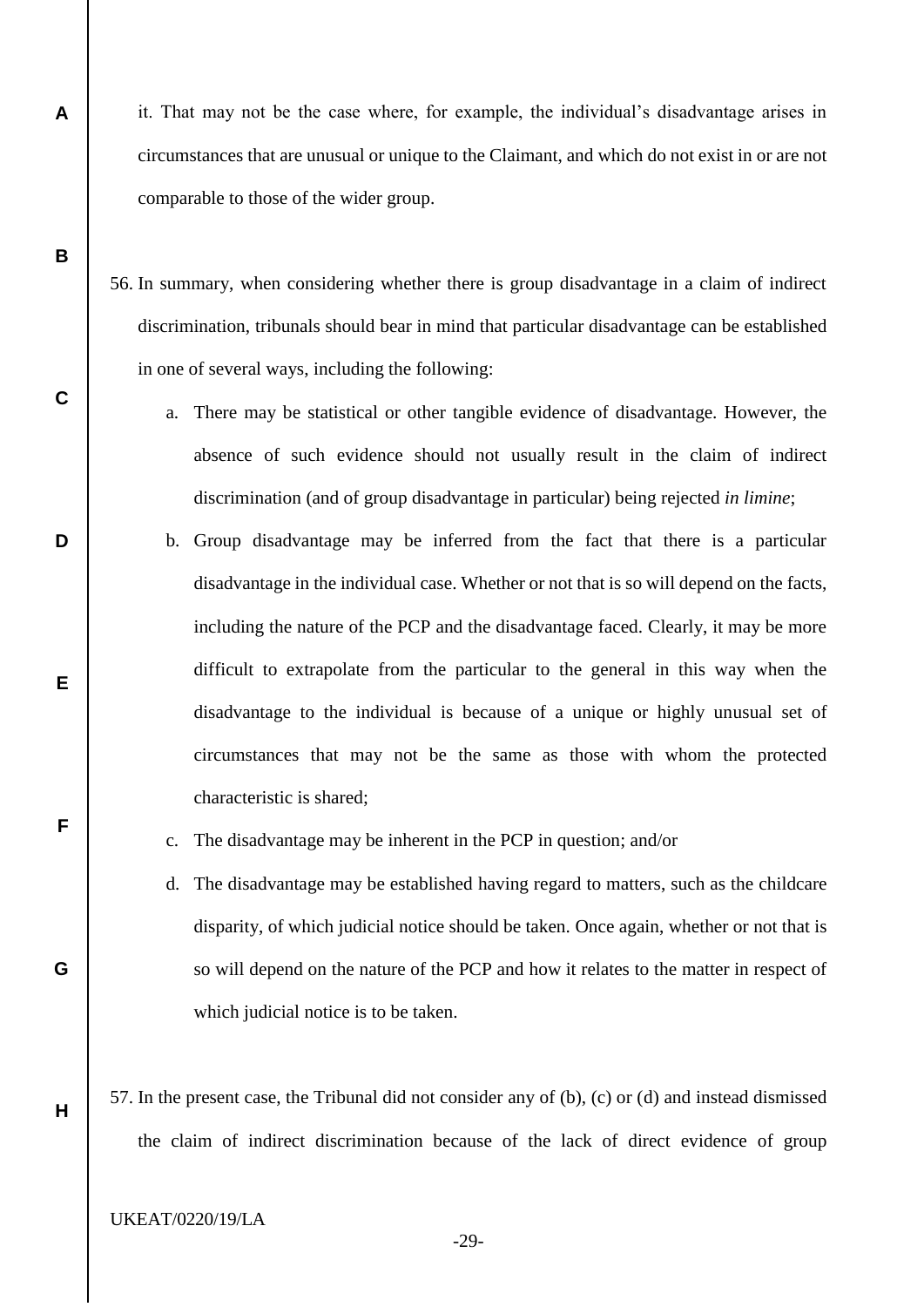disadvantage. In doing so, it is our judgment that the Tribunal erred in law. Accordingly, Ground 3 of the appeal is upheld.

58. The remaining grounds may be dealt with more briefly.

# **Ground 4 – Hypothetical comparison.**

**A**

**B**

**C**

**D**

**E**

**F**

**G**

**H**

- 59. Mr Sethi submits that the Tribunal, having rejected the claim that women were put at a particular disadvantage, failed to consider in the alternative whether the PCP "would put" women at a particular disadvantage compared to men. It is further submitted that as the Claimant's case relied upon s.19, EqA without qualification or limitation, it was incumbent on the Tribunal to consider the claim both in terms of actual comparators and hypothetical comparators, even if no express reference was made to the latter in the pleaded case, or in submissions.
	- 60. Mr Sutton contends that there was no such obligation on the Tribunal to consider the hypothetical comparison in every case and it would only really come into play if there is no actual comparator. Here, the issue of particular group disadvantage was tested against an actual group. In the absence of any invitation to test it against a hypothetical group, the Tribunal did not err in law in not doing so. In any case, submits Mr Sutton, the Tribunal clearly had the "would put" aspect of the claim in mind and dealt with it as follows at paragraph 74 of the Judgment:

**"In the absence of any evidence demonstrating that women as a group were (or would be) disadvantaged by the requirement to work flexibly, the Tribunal concludes that this claim fails." (Emphasis added)**

*Discussion*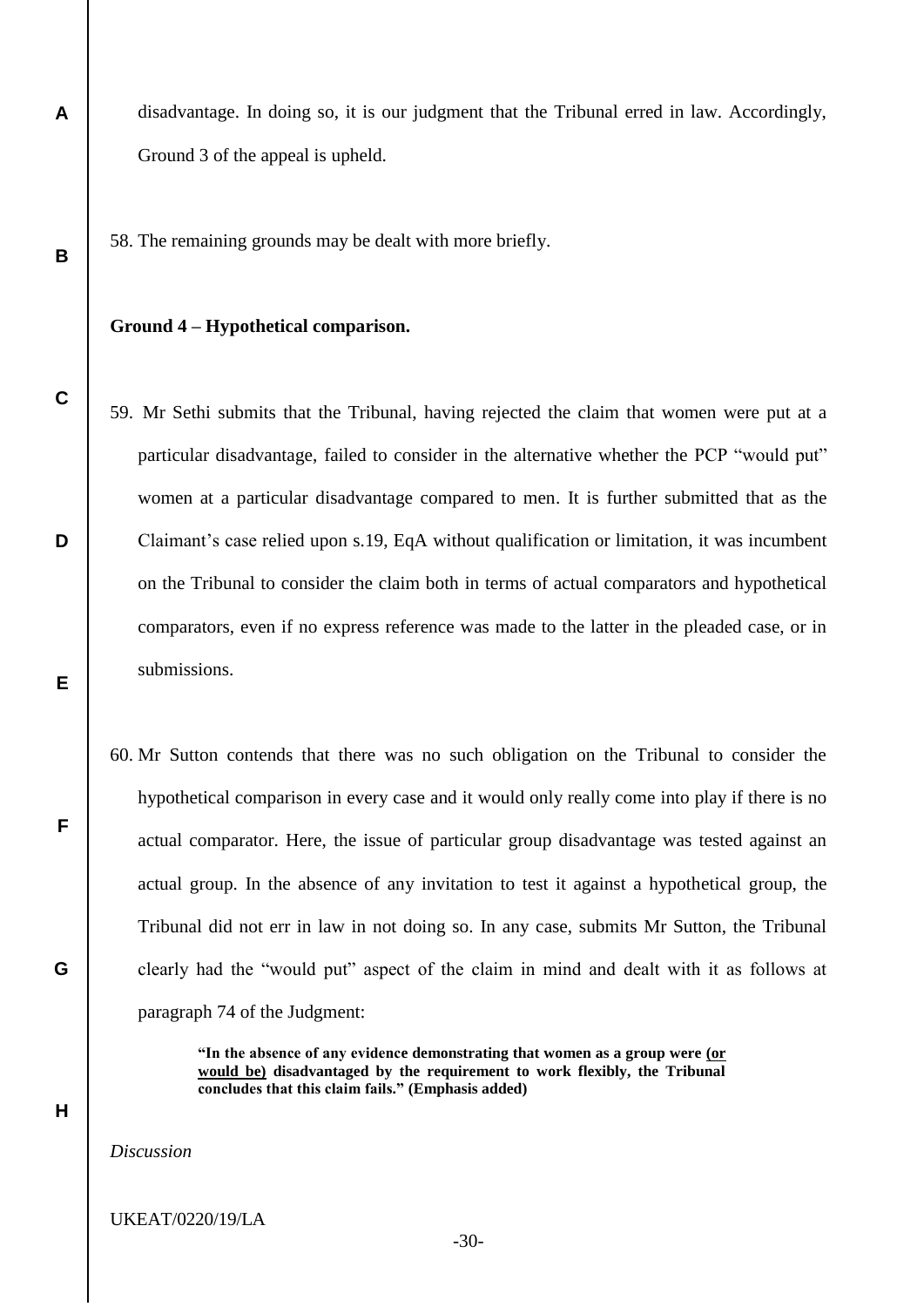61. The provisions of s.19(2)(b) and (c), EqA are such that in claims of indirect discrimination, if an actual comparison is not possible or appropriate because of the absence of appropriate real comparators or otherwise, then the Tribunal will, in most cases, be required to consider the hypothetical comparison in the alternative. In the present case, the Tribunal did consider the alternative, as is apparent from paragraph 74 of the Judgment. In our judgment, there was no further or separate error of law on the Tribunal's part here: its error lay in its consideration of the wrong pool, as discussed under Ground 2. Had the correct pool been considered, i.e. that of all community nurses across the Trust, then the Tribunal's analysis of whether the PCP puts or would put women at a particular disadvantage as compared to men, might well have yielded a different result. As it was, the Tribunal's analysis was confined to the members of the Team.

# **Grounds 5 and 7 – Justification**

**A**

**B**

**C**

**D**

**E**

**F**

**G**

**H**

- 62. Mr Sethi submits that the Tribunal erred in its conclusion that even if particular disadvantage had been established it would be justified. That is because justification was considered only in respect of the PCP's effect on the Team instead of the wider pool of community nurses across the Trust.
- 63. Mr Sutton relies upon para 47 of **Essop**, in which Baroness Hale held as follows:

**"47 Neither the EAT nor any higher court is entitled to disturb the factual findings of an employment tribunal. It must detect an error of law. The tribunal had adopted the "no more than necessary" test of proportionality from the Homer case [2012] ICR 704 and can scarcely be criticised by this court for doing so. But we are here concerned with a system which is in transition. The question was not whether the original pay scheme could be justified but whether the steps being taken to move towards the new system were proportionate. Where part of the aim is to move towards a system which will reduce or even eliminate the disadvantage suffered by a group sharing a protected characteristic, it is necessary to consider whether there were other ways of proceeding which would**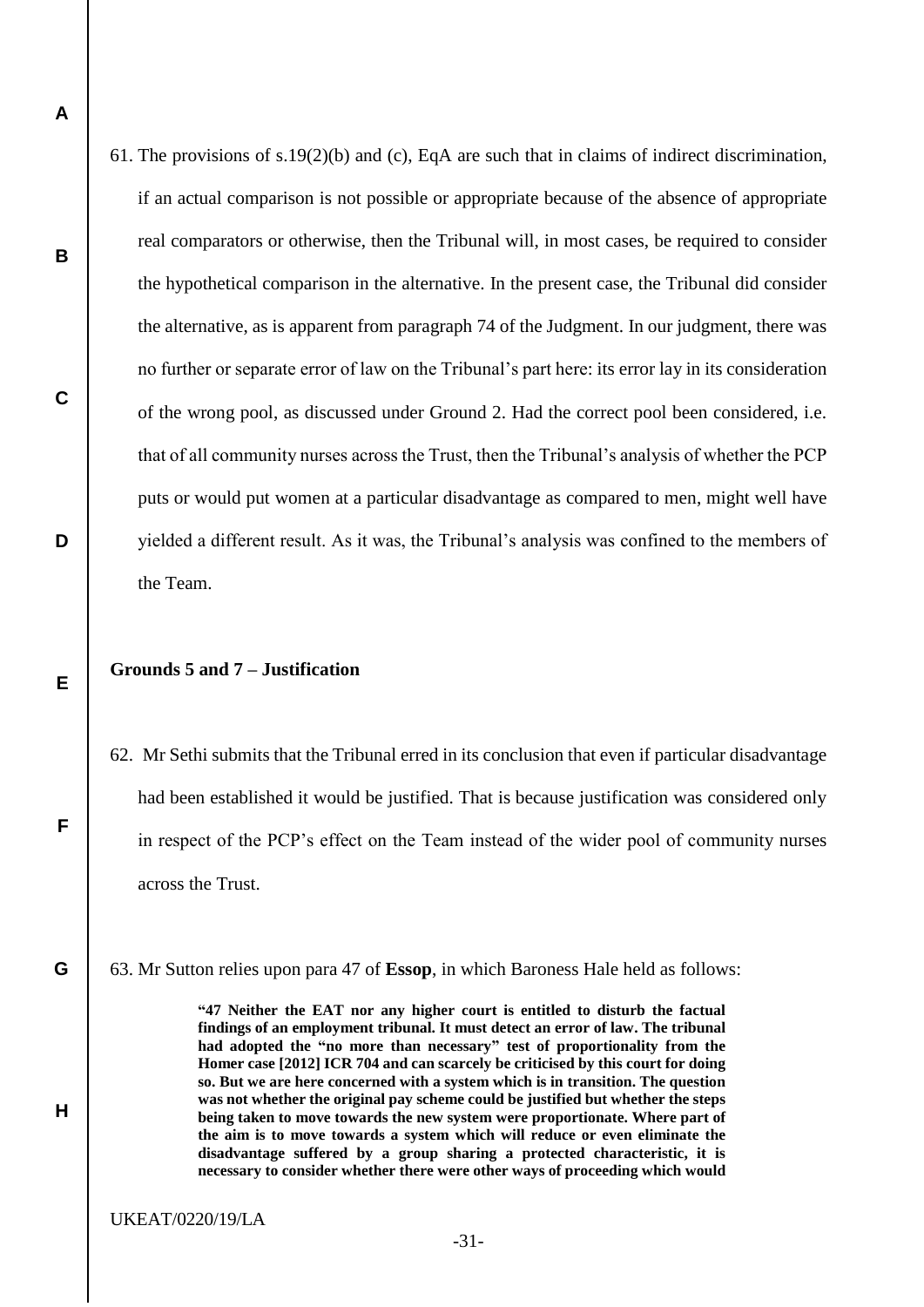**eliminate or reduce the disadvantage more quickly. Otherwise it cannot be said that the means used are "no more than necessary" to meet the employer's need for an orderly transition. This is a particular and perhaps unusual category of case. The burden of proof is on the respondent, although it is clearly incumbent upon the claimant to challenge the assertion that there was nothing else the employer could do. Where alternative means are suggested or are obvious, it is incumbent upon the tribunal to consider them. But this is a question of fact, not of law, and if it was not fully explored before the employment tribunal it is not for the EAT or this court to do so."**

- 64. We accept that a finding as to justification is a finding of fact that will not readily be disturbed by this appeal tribunal. However, where the analysis of justification is based on an erroneous pool which potentially undermines the conclusion as to the disadvantage in question, then the conclusion on justification cannot be treated as safe. The conclusion on the proportionality of the Trust's measures, in particular, was focused on the effect that these measures had on the Claimant's own small team. Whilst it is quite possible that the conclusion on justification will remain the same even when scaled up to the entire group to which the PCP was found to apply, this is not something that can necessarily be assumed.
- 65. In these circumstances, we consider that the Tribunal's conclusion on justification must be revisited in the light of its conclusions in respect of the other issues that are remitted.
- 66. Under Ground 7, Mr Sethi contends that the conclusion as to justification is inadequately reasoned and points to the brevity of paragraph 75. Mr Sutton emphasises the need to consider the Judgment as a whole and to the fact that there is reference in that paragraph to the Respondent's business case, "the underlying substance [of which] was not seriously disputed by the claimant, either at the time or during this hearing, …".
- 67. We agree with Mr Sutton that one cannot focus on paragraph 75 of the Judgment alone: regard must also be had to the rest of the judgment and in particular to the findings on the

UKEAT/0220/19/LA

**A**

**B**

**C**

**D**

**E**

**F**

**G**

**H**

-32-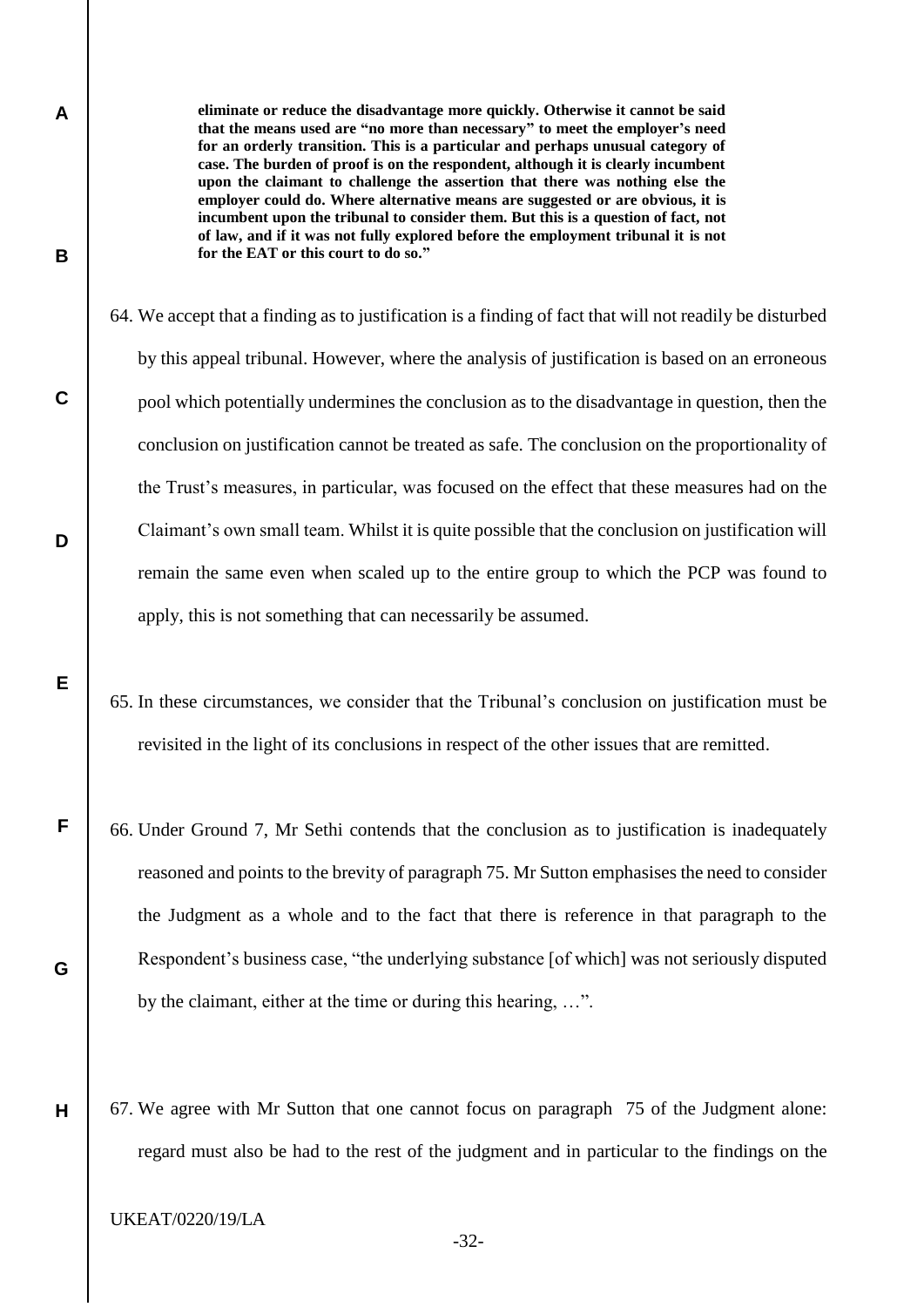Respondent's business case. In our judgment, this 'reasons' challenge has no real merit and we have no hesitation in rejecting it. The conclusion on justification, when the judgment is read as a whole, is adequately reasoned given the basis on which it was reached.

# **Ground 6 – Unfair Dismissal**

**A**

**B**

**C**

**D**

**E**

**F**

**G**

- 68. Mr Sethi's short point here is that if the Tribunal has erred in its conclusions on indirect discrimination, its conclusion on unfair dismissal cannot stand. Mr Sutton's retort is that a finding of indirect discrimination would not necessarily render the dismissal unfair: see **City of York Council v Grosset** [2018] ICR 1492 (CA) at para 54.
- 69. Whilst Mr Sutton's proposition is correct in general terms, the reason for dismissal here, namely the inability to comply with the need for all community nurses to work flexibly, was inextricably linked to the PCP giving rise to the alleged indirect discrimination. It seems to us that if, as we have found, the Tribunal has erred in relation to the claim of indirect discrimination, then the possibility of a different outcome in that claim might well mean that a different conclusion is reached on unfair dismissal. If it is indirectly discriminatory to impose the requirement to work flexibly, then that might provide some support for the contention that dismissal for failing to comply with that requirement falls outside the band of reasonable responses open to the employer. Whether or not that is the case will be for the Tribunal to determine on remittal.

**Conclusion and Disposal**

**H**